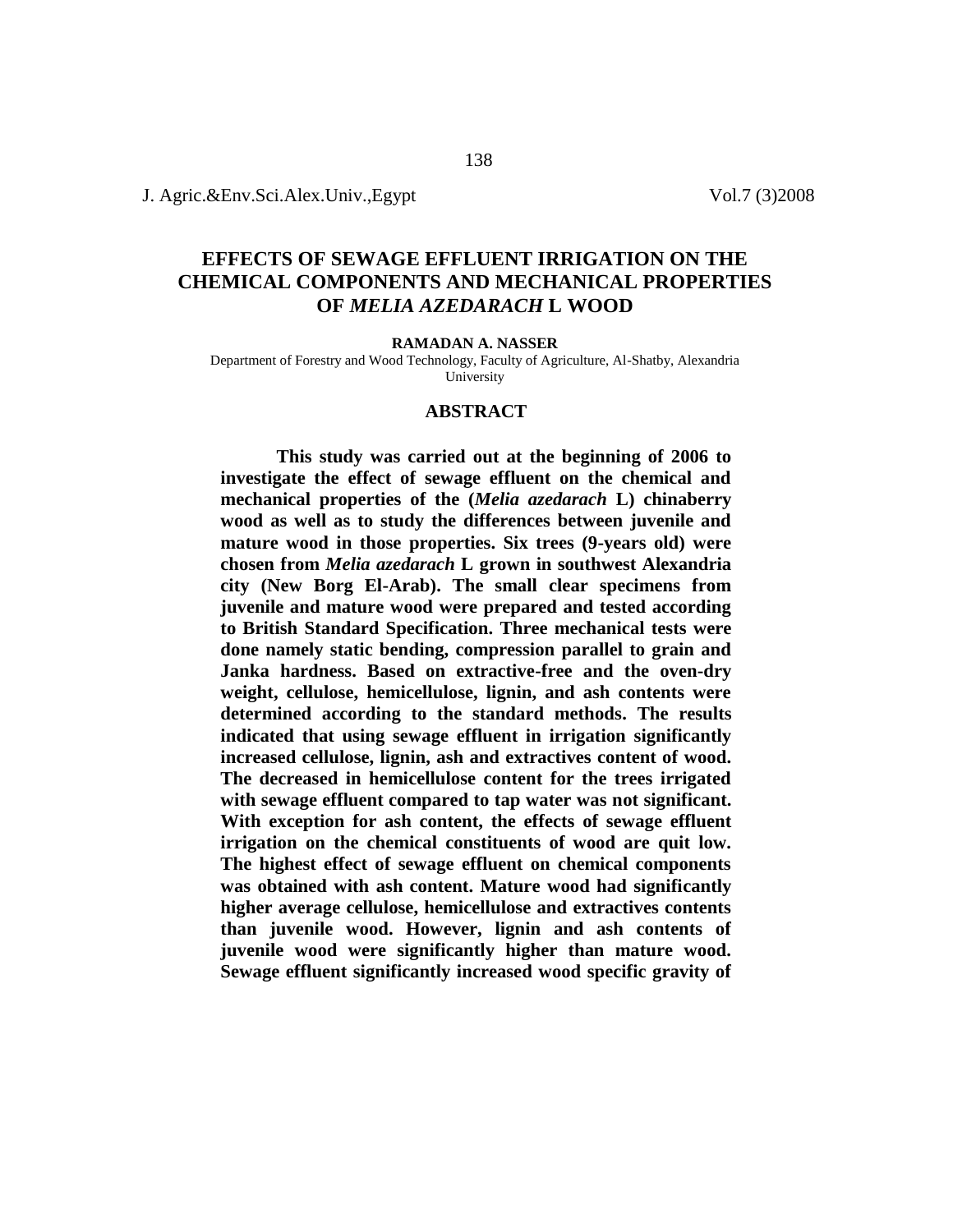**chinaberry. Sewage effluent had a notable better effect on all mechanical properties of chinaberry wood especially modulus of elasticity (MOE) as compared to tap water. Wood chemical components were clearly correlated with each of modulus of**  rupture (MOR), MOE and maximum crushing strength ( $C_{\text{max}}$ ). **There were negative correlations between hemicellulose content and each of MOR, MOE and Cmax. However, other relations between were positive.**

#### **INTRODUCTION**

Many developing countries, including Egypt, do not posses adequate forest reserves to cover their needs for fuel wood, industrial wood, sawn wood, and wood-based composition panels. The annual wood and wood products exportation in Egypt is estimated at 640 million dollars in 2004 (Ali, 2005) and 874 million dollars in 2007. Planting fast growing trees is one of different strategies which used to reduce the annual import of wood products. In order to meet increasing demand, Egypt has been planted fast growing tree species and used sewage effluent to irrigate forest trees as it is not recommended for edible crops. Water is becoming an increasingly scare resource in many arid and semi-arid regions. It is essential to develop water resources through untraditional ways (Selim, 2006). Reuse of wastewater is one of these resources. In the middle of the  $19<sup>th</sup>$  century, many European and North American cities adopted crop irrigation as their means of wastewater disposal (Arar, 1999). The wastewater generated from Alexandria City is about 1.5 million  $m<sup>3</sup>$  per day and the expected amount by the year of 2020 is 2.5 million m<sup>3</sup>per day (Selim, 2006).

Many investigators have been concluded that wastewater, in addition to its beneficial nutrients, also contains contaminants (pathogens, disease-causing viruses, bacteria, protozoa and helminthes) and toxins (heavy metals) which are toxic to both people and plants (Ralph and Black, 1998, Al-Jamal *et al*, 2002, Hassan *et al*, 2003, Kayad *et al,* 2005, and Ali, 2005). So that, the reuse of wastewater for irrigation trees, seems to be the most promising method. The safe use of the wastewater after primary treatment is irrigating tree plantations, forestlands, green belts around the cities and non-food crops. Most of these studies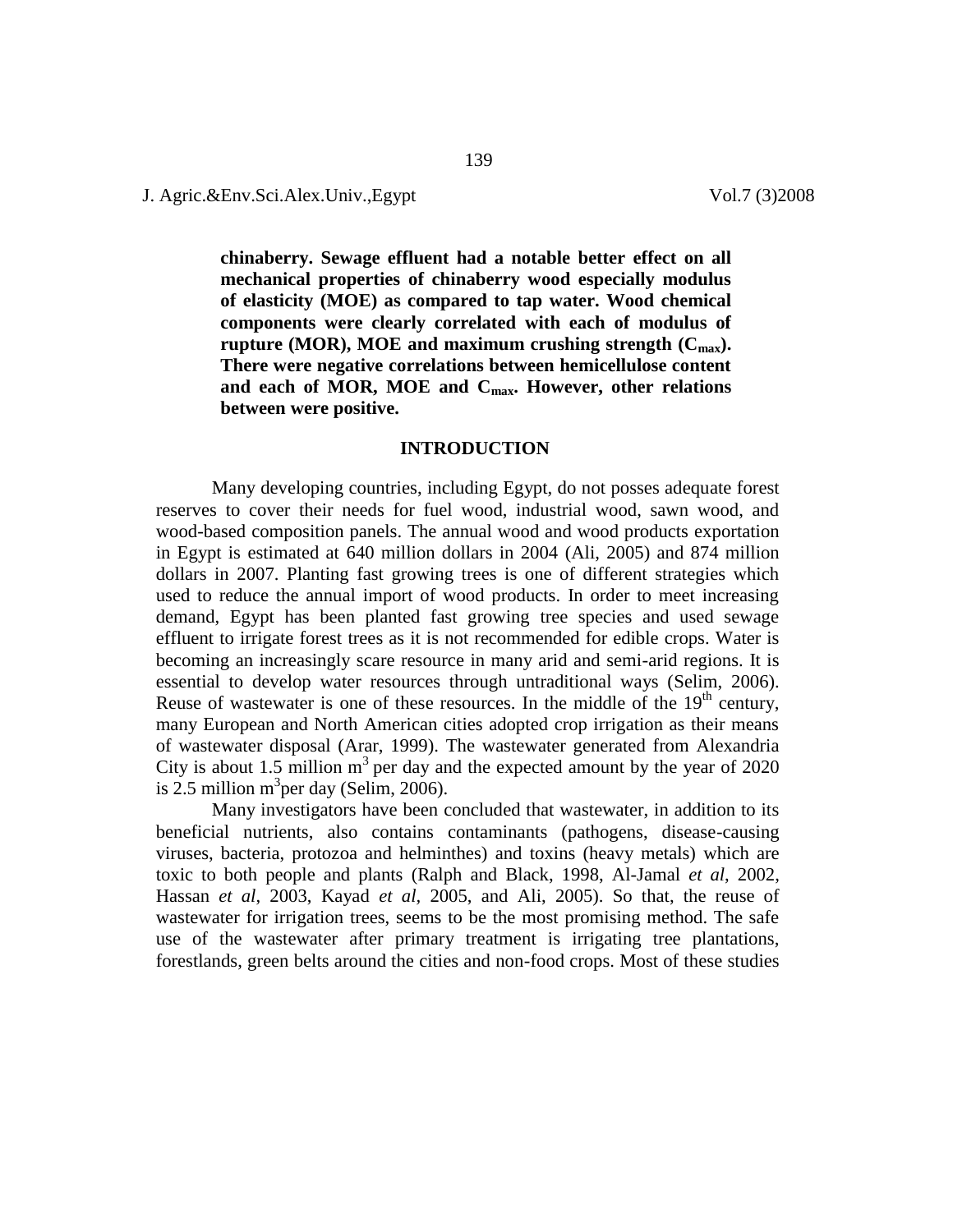were focused to detect the changes in the physical and chemical properties of soil by use of sewage effluent (El-Nennah *et al*, 1982, Kanekar *et al*, 1993, Hassan *et al*, 2003, and Ali, 2005). Other studies were investigating the effects of irrigation with sewage effluent on the growth parameters of some forest trees, tree biomass potential and allocation of its components (Kerr and Stopper, 1982, Hopmans *et al*, 1990, Ali, 2005, and Hassan *et al*, 2006). However, the effects of irrigation with sewage effluent on the specific gravity, fiber length and volumetric shrinkage of forest trees have been studied by many researchers (Szopa *et al*, 1977, Abohassan *et al,* 1988, Kayad *et al*, 2005, Hassan *et al*, 2006) these properties were selected because of their strong relationship with wood substances which used by wood users to classify the quality of wood produced from trees. On the other hand, no studies were conducted to evaluate the effect of irrigation with sewage effluent on the mechanical properties of wood.

Some studies report that the sewage effluent treatment had a significant effect on the specific gravity and fiber length of wood produced from different wood species (Szopa *et al*, 1977, Ali, 2005 and Hassan *et al,* 2006). However, Kayad *et al* (2005) on *Melia azedarach* L. wood indicated that sewage water had slight effect on those properties but volumetric shrinkage increased significantly from 13.4 to 14.73%. Abdel-Aal *et al* (2008) evaluated the effect of sewage sludge application on chemical composition of *Casuarina cunninghamiana* grown in Egypt. They found that the sewage sludge treatment increased extractive and ash content.

*Melia azedarach* (chinaberry) is a fast growing and a deciduous hardwood tree in the Meliaceae family, native to Himalayan region of Asia. It has been used as a promising woody tree that grows up to 20 m high. Chinaberry wood is used for turnery, furniture, decorative veneers, novelty items, boxes and chests (Chudnoff, 1984).

Finally, chemical composition and mechanical properties of wood are the important technological properties which assess wood users to suggest the proper utilization of wood (Hygreen and Bowyer, 1982). Therefore, these technological properties are essential to evaluate the suggesting proper utilization of wood.

Wood formed at an early age in a tree is commonly referred to as juvenile wood and wood produced later is known as mature wood (Haygreen and Bowyer, 1982 and Roos *et al*, 1990). The effect of juvenile wood on softwood has been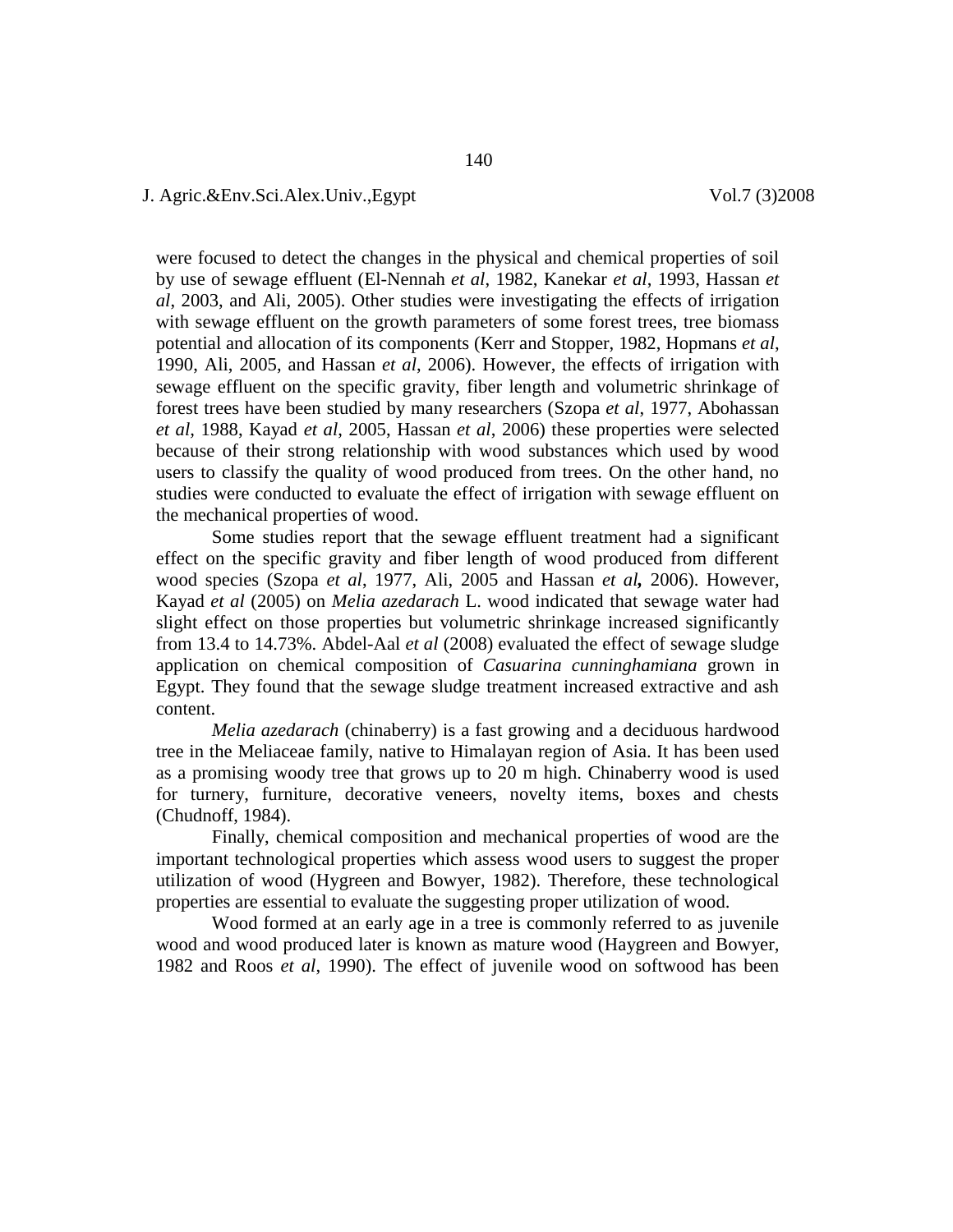extensively explored (Bendsen and Senft**,** 1986, McAlister and Clark, 1992 and Abdel-Gadir and Krahmer, 1993), however, comparatively little research of juvenile effects on hardwoods has been done (Roos *et al*, 1990 and Evans *et al*, 2000).

It would appear from this literature survey that controversy continues to appear concerning the influence of sewage effluent irrigation on the chemical and mechanical properties of wood. Greater knowledge of both juvenile and mature wood properties in chinaberry as a hardwood species is needed. The work to be reported here represents the first attempt to provide basic information regarding this point. This information will help wood users to suggest the suitability of wood for wood industries (i.e., pulp and paper industry and wood composite panels), fuel and construction purposes.

The objectives of this study were firstly to investigate the effect of sewage effluent on the chemical and mechanical properties of the chinaberry wood and secondary to study the differences between juvenile and mature wood in those properties. Finally the study aims to find the relationship between those properties.

#### **MATERIALS AND METHODS**

Nine years old trees with a straight trunk were randomly chosen from *Melia azedarach* L trees (six trees) grown in two sites in southwest Alexandria city. For more detail about plantation, management, site description, growth characters, biomass production, analyses of wastewater and soil were reported in a study by **Kayad** *et al*, (2005). The experiment was carried out at new Borg E-Arab city (31<sup>0</sup>)  $00^{\circ}$  N,  $29^{\circ}$   $33^{\circ}$  E). Sewage effluent used to irrigate the plantation was derived from industrial and municipal sources. It treated primary, then stored in lagoons temporarily before irrigation. In the control treatment, the trees were irrigated with tap water. The analysis of wastewater used in the current study is presented in Table (1).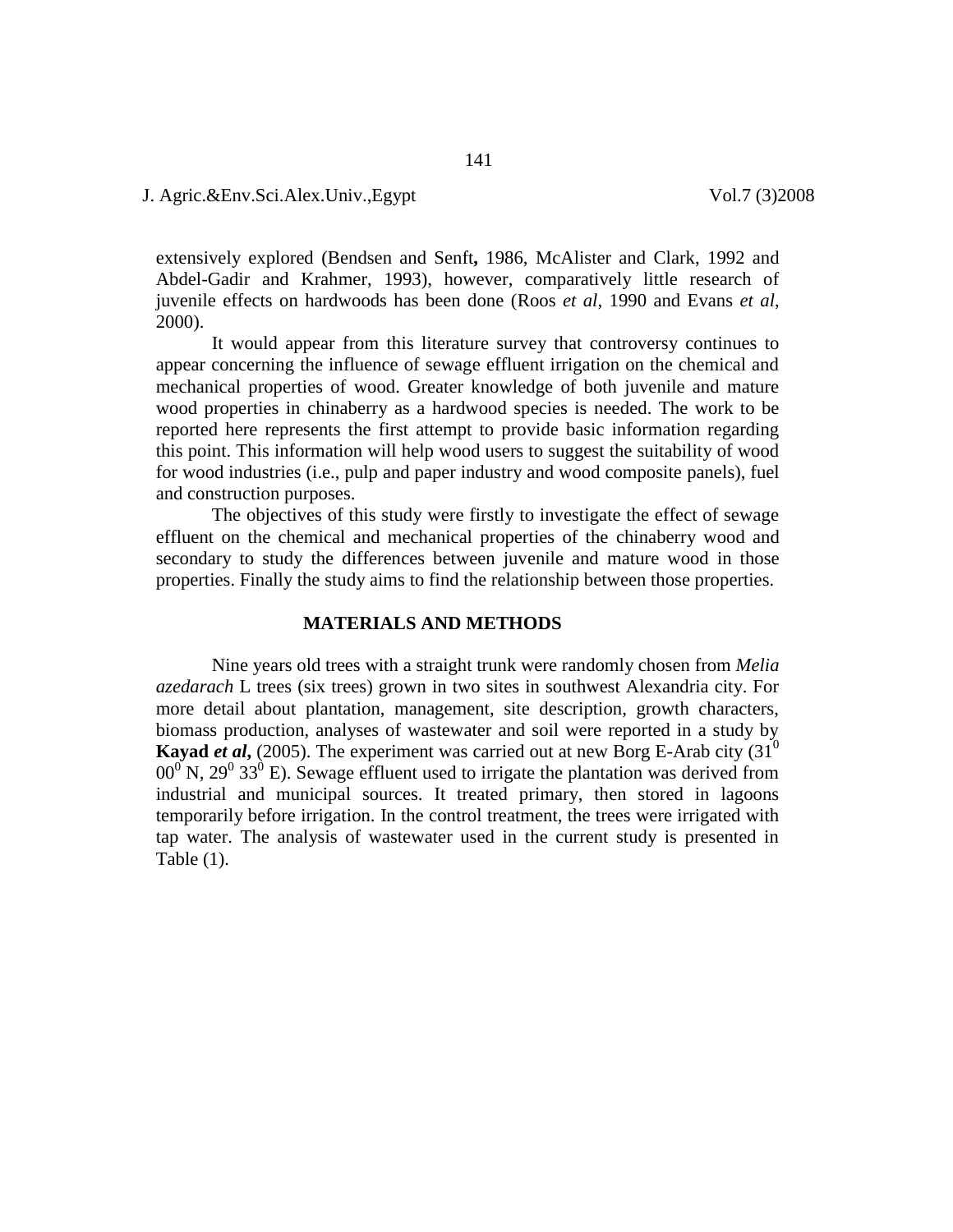142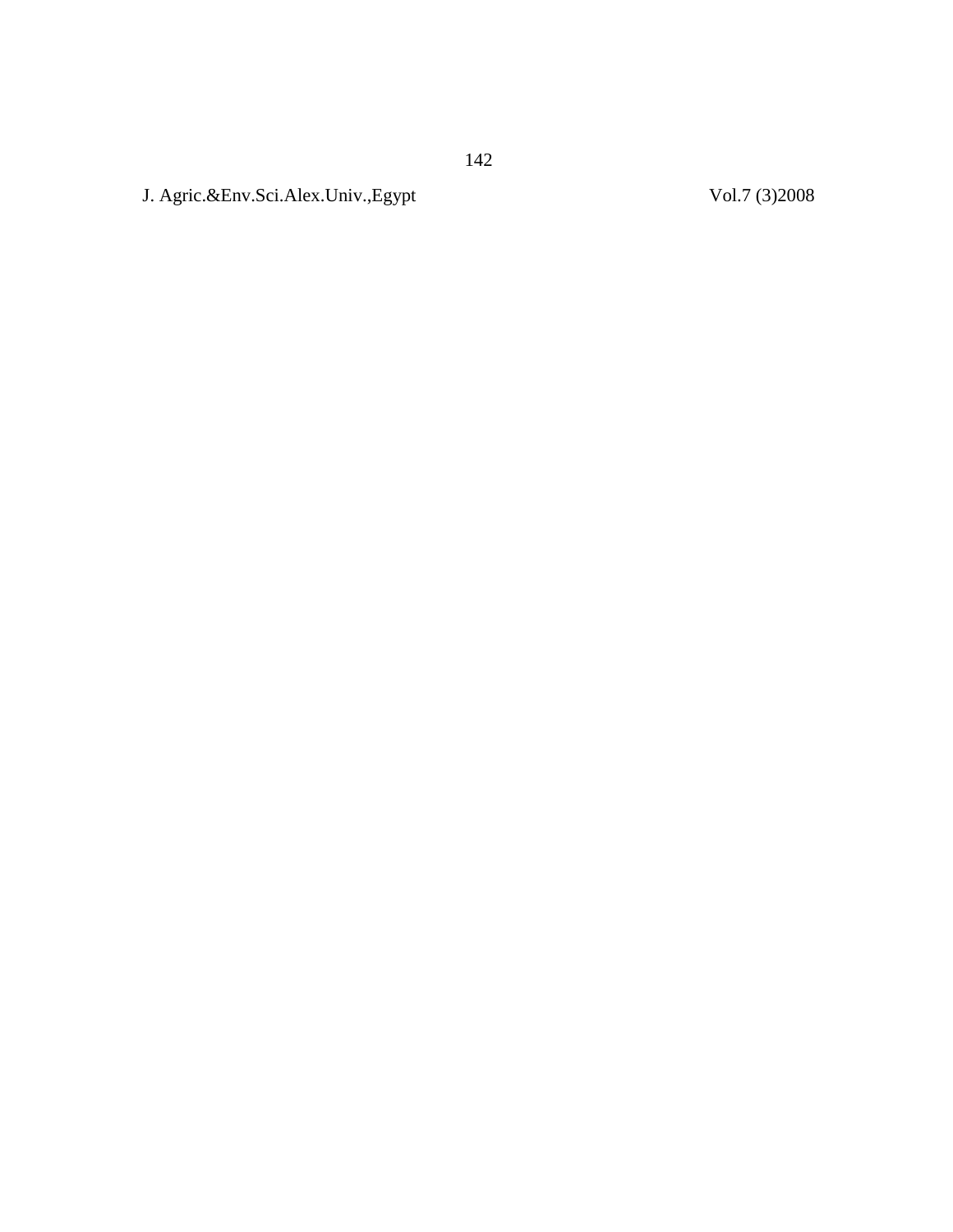After the trees were felled in the beginning of 2006, one 60-cm bolt in length at about 140 cm from the ground level were removed. The two ends of the bolts were coated with tar to prevent moisture losses. The bolts were then transported to the Wood Testing Laboratory, Faculty of Agriculture, Alexandria University. The bolts were then piled and machined green resembling the ASTM D-134 (1989). From each bolt, two adjacent diametric strips (3\*3 cm) were removed. Each strip removed from each bolt was re-sawn longitudinally into four sticks. Two sticks of them were near the bark (mature wood or outer zone) and the others near the pith (juvenile wood or inner zone) according to McAlister and Clark (1992). The specimens were stacked on pallets for air-drying in the laboratory until the equilibrium moisture content (EMC) was reached.

#### **Mechanical Testing Procedure:**

The small clear specimens were prepared and tested according to British Standard Specifications (BSS) No. 377 (1957). In this specification, the 2-cm system of testing was used which one of the principle schemes accepted internationally for the testing of small clear specimens. The performed tests are listed in Table (1). All mechanical tests were carried out using Instron Universal Testing Machine model 1195 at the Wood Testing Laboratory, Department of Forestry and Wood Technology, Faculty of Agriculture, Alexandria University, Egypt.

In static bending test, the load at proportional limit  $(P_{PL})$ , maximum load (Pmax) and deflection (y) were obtained from load-deflection curves, then the modulus of elasticity (MOE), and modulus of rupture (MOR) were calculated using the equations seen in Table (2). In compression parallel to grain, increasing load was applied to the individual test specimens until a failure occurred and maximum crushing load value was recorded, then the maximum crushing strength  $(C<sub>max</sub>)$  was calculated (Table 2). On the other hand, Janka hardness test was conducted in radial and tangential directions with ball diameter of 11.28 mm (100 mm<sup>2</sup> projected area) and the hardness strength (Janka hardness number, JHN) was calculated as maximum load (kN), which equal to maximum load (kN). The dimensions of test specimens, loading rates and the calculated parameters from each test are shown in Table (2).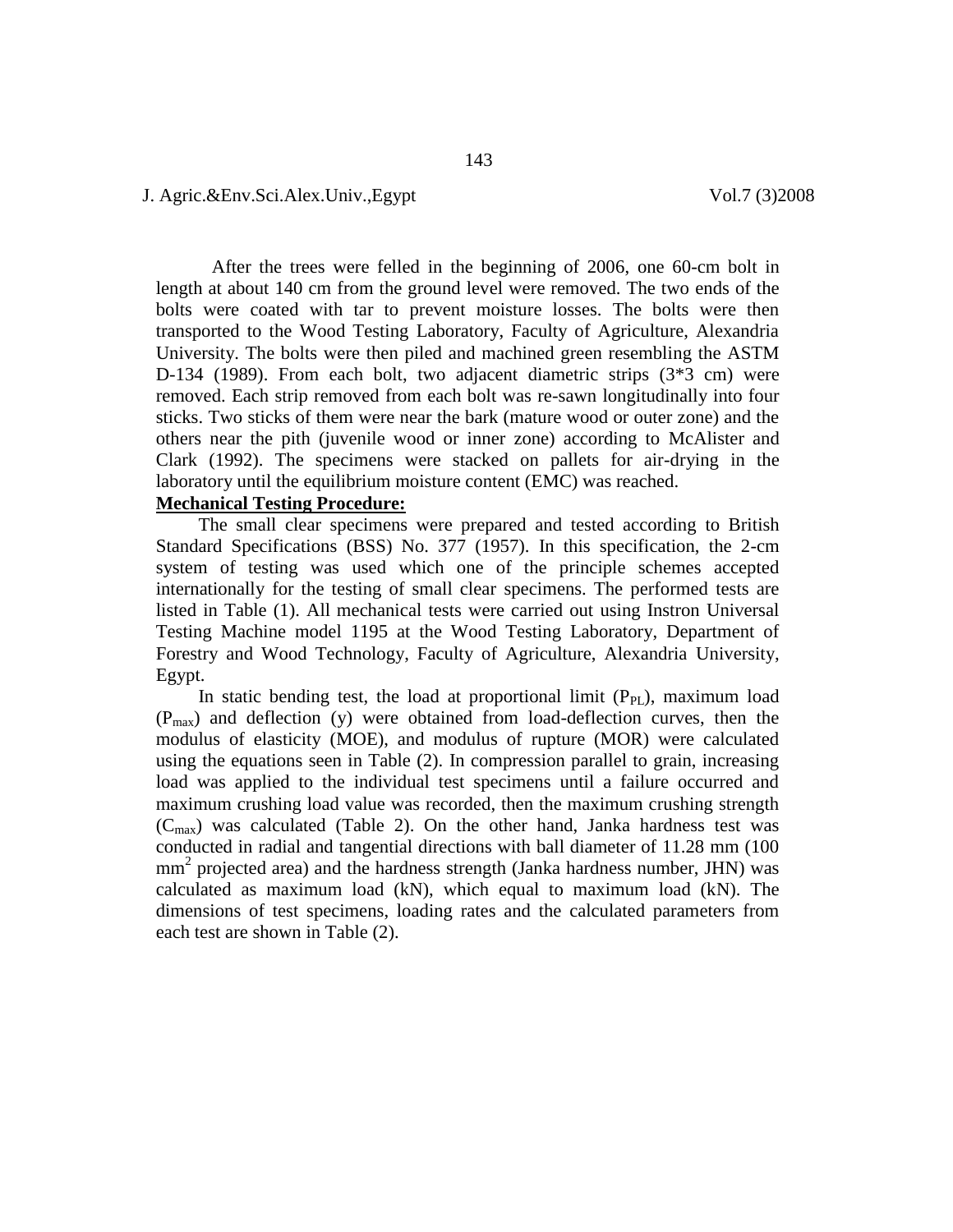|  |  | Table 2. Dimensions of mechanical test specimens, loading rates and |  |  |  |
|--|--|---------------------------------------------------------------------|--|--|--|
|  |  | calculated parameters for each test.                                |  |  |  |

|                                     | Dimensions (cm)      |        | Loading |                                                 |
|-------------------------------------|----------------------|--------|---------|-------------------------------------------------|
| Test                                | <b>Cross Section</b> | Length | Rate    | <b>Calculated parameters</b>                    |
| Bending                             | $2 \times 2$         | 30     | 6.6     | MOR= $(1.5 \times P_{max})/(b \times h^2)$      |
|                                     |                      |        |         | $MOE = (P_{PI} \times L) \setminus (4xDxbxh^3)$ |
| Compression $\frac{1}{10}$ to grain | $2 \times 2$         | 6      | 0.63    | $C_{\text{max}}=P_{\text{max}}(b \times h)$     |
| Janka Hardness                      | $2 \times 2$         |        | 6.3     | <b>IHN</b> in radial direction                  |
|                                     |                      |        |         | JHN in tangential direction                     |

**P**<sub>max</sub>=maximum load, P<sub>PL</sub>=load at proportional limit, b and h=breadth and depth of specimen. Loading rate is the rate of load applied in mm\min.

## **Specific gravity and moisture content of wood:**

Upon the completion of the bending test, the moisture content and specific gravity were determined by removing two pieces  $(2x2x1.5 \text{ cm})$  near the failure point. Specific gravity was calculated based on oven-dry weight and volume at test measured by dimensions using digital caliper to the nearest 0.01 mm. However, moisture content was determined based on oven-dry weight basis.

## **Chemical analysis of wood:**

After the mechanical tests were completed, each sample was divided into small pieces and milled in a laboratory Wiley mill to obtain a 40-60 mesh meals. Total extractives content was determine based on oven-dry weight of the wood meals according to ASTM D-1105 (1989). Based on extractive-free and the ovendry weight of wood meal, cellulose, hemicellulose, lignin, and ash contents were determined according to Nikitin (1960), Rozmarin and Simionescu (1973), ASTM D-111 (1989), and NREL (1994), respectively.

#### **Statistical analysis:**

The data were analyzed using split plot design. In addition, Duncan's multiple range test was used in order to examine the significance of differences among the mean values of chemical and mechanical properties using the least significant rang at 95% level of confidence  $(LSR<sub>0.05</sub>)$  when significant differences were revealed by Statistical Analysis System (SAS) Program. In the second stage of this analysis and to establish the relationship between each of mechanical property as dependent variable versus each of chemical components as independent variables, multiple regressions were used to reach the full model. Then, the best reduced model representing the relationship studied was extracted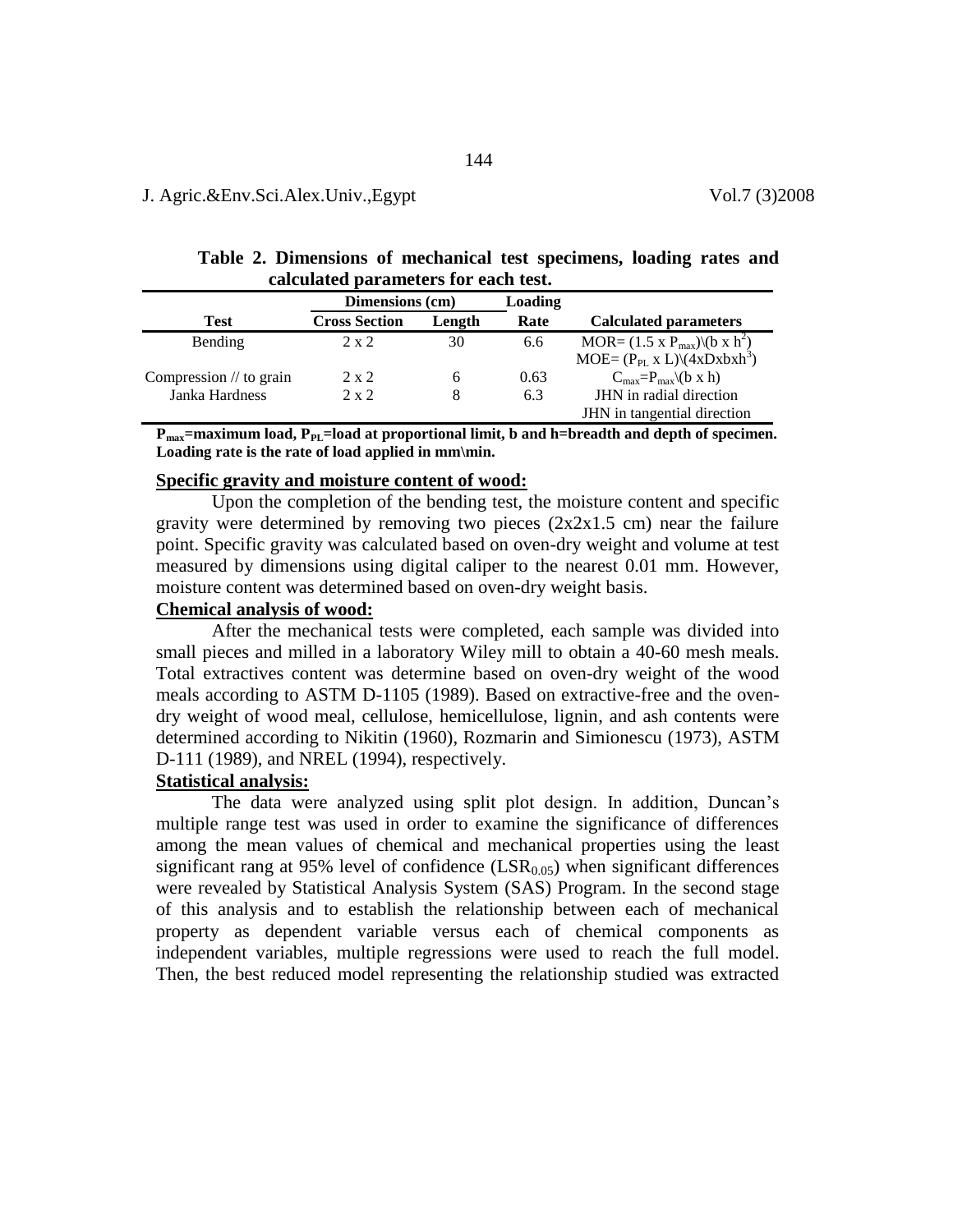from the full model using a type of backward elimination procedures (Snedecor and Cochran, 1967). The choice of the best reduced model was based on the significant of each terms as well as coefficient of determination,  $R^2$  (Draper and Smith, 1967). Simple regression analysis were also undertaken in order to have an indication of the trend of relation between each of independent variables and mechanical properties.

## **RESULTS AND DISCUSSION**

#### **Effect of sewage effluent on wood chemical constituents**

Basic information concerning the effect of sewage effluent irrigation on wood properties is little and limited. The current study is an attempt to provide this information regarding some of the important wood properties of chinaberry lumber which related to wood quality. In the present study, the statistical effect of sewage effluent on chemical constituents of chinaberry wood was small, but highly significant with exception for hemicellulose content which was not significant.

The mean values for the chemical constituents of the chinaberry wood as affected by irrigation treatments are shown in Table (3). It can be seen from this table that the sewage effluent significantly increased cellulose, lignin, ash and extractives contents of wood. The decreased in hemicellulose content for the trees irrigated with sewage effluent compared to tap water was not significant (24.04% vs. 24.20% for control).

Table (3) and Fig (1) showed that sewage effluent irrigation gave higher mean values of cellulose (42.41%), lignin content (33.36%) and ash content (0.468%) compared to control treatment (tap water). The increase in cellulose content at sewage effluent irrigation may be due to increase in latewood compared to earlywood or thicker fiber walls especially in S<sub>2</sub> layer (Abohassan *et al.*, 1988).

The increased in cellulose, extractives and ash contents of wood as affected by sewage effluent is in agreement with those obtained by Kherallah (1982) on *Eucalyptus camaldulensis* and Abdel-Aal *et al* (2008) on *Casuarina cunninghamiana*. They found that plantation irrigated with sewage effluent contained significantly higher extractives, cellulose and ash contents. Contrary, the significant increase in lignin content in the current study with sewage effluent irrigation (33.36% vs. 32.54% for control) is disagreement with Abdel-Aal *et al* (2008) who found that irrigated of *Casuarina cunninghamiana* trees with sewage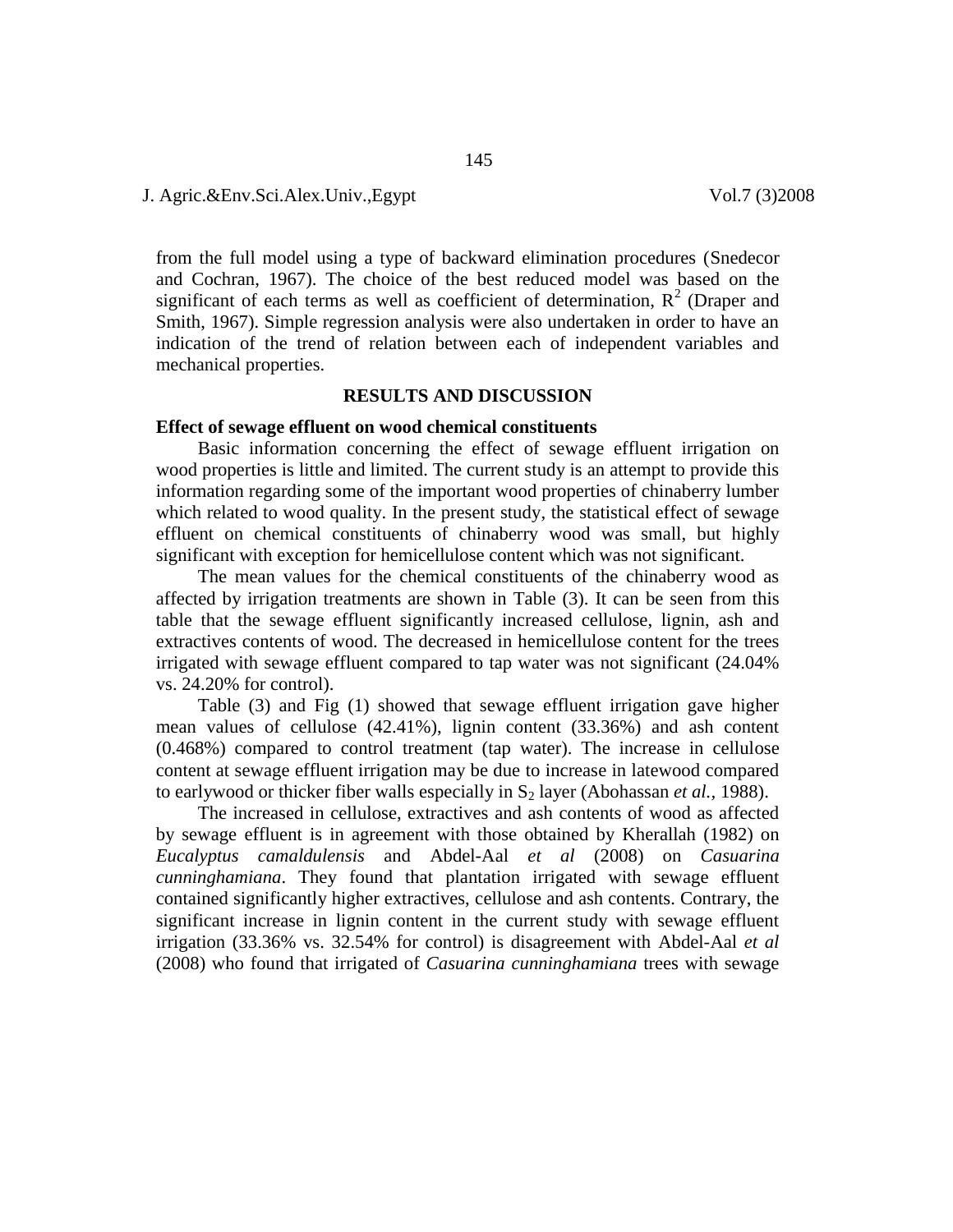sludge slightly decreased the lignin content (28.98%) as compared to control treatment (29.18%).

The insignificant decreased in hemicellulose content in the present work is disagreement with Kherallah (1982) who reported a highly significant decrease of hemicellulose in *Eucalyptus camaldulensis* irrigated by sewage effluent (28% vs. 31.0% for control) and Abdel-Aal *et al* (2008) who found the same trend in *Casuarina cunninghamiana* (25.27% vs. 27.70% for control).

With exception for ash content and using the change percentage of wood chemical constituents to tap water (control), it can be noticed from Table (3) that the effects of sewage effluent irrigation on the chemical constituents of wood are quit low, which ranged between 2.46% to 6.60% for lignin and extractives contents, respectively. The highest effect of sewage effluent on chemical components was obtained with ash content which increased from 0.39% to 0.47% with the change percent of 17.52%. These results are in agreement with the conclusion of Kayad *et al* (2005) who reported that although sewage water enhanced the growth of chinaberry trees it had slight effect on wood properties. They concluded that wood taken from trees irrigated by sewage effluent did not differ much than normal wood that irrigated with tap water. Chemically and from a practical point of view, our results demonstrated that although trees irrigated by sewage effluent had a significant effect on the chemical components of chinaberry but wood taken from trees irrigated by sewage effluent did not differ much than normal wood that irrigated with tap water with exception for ash content.

| $\bullet$ 0.44 $\bullet$ 0.44 $\bullet$ 44 $\bullet$ 50 |                               |                           |                          |              |
|---------------------------------------------------------|-------------------------------|---------------------------|--------------------------|--------------|
|                                                         | <b>Irrigation treatments</b>  |                           | Difference**             |              |
| <b>Chemical Components</b> $(\%)^*$                     | <b>Control</b> (Tap<br>water) | <b>Sewage</b><br>effluent | $($ %)                   | $LSR_{0.05}$ |
| Cellulose content                                       | 40.46(1.95)                   | 42.41 (2.34)              | 4.60                     | 0.32         |
| Hemicellulose content                                   | 24.20(0.60)                   | 24.03 (0.72)              | $\overline{\phantom{a}}$ | <b>NS</b>    |
| Lignin content                                          | 32.54(2.71)                   | 33.36(2.50)               | 2.46                     | 0.26         |
| <b>Extractive content</b>                               | 11.74(0.73)                   | 12.57(0.88)               | 6.60                     | 0.03         |
| Ash content                                             | 0.386(0.06)                   | 0.468(0.09)               | 17.52                    | 0.26         |

**Table 3: Effects of sewage effluent irrigation on wood chemical components** 

**\* Each value is an average of 18 specimens.**

**\*\* The difference between tap water and sewage effluent values as a percent of the later. LSR**<sub>0.05</sub> is least significant rang at 5% level of probability by Duncan Multiple Test. **NS**: Not significant. ( ) Values between parentheses are standard deviations.

**NS: Not significant. ( ) Values between parentheses are standard deviations.**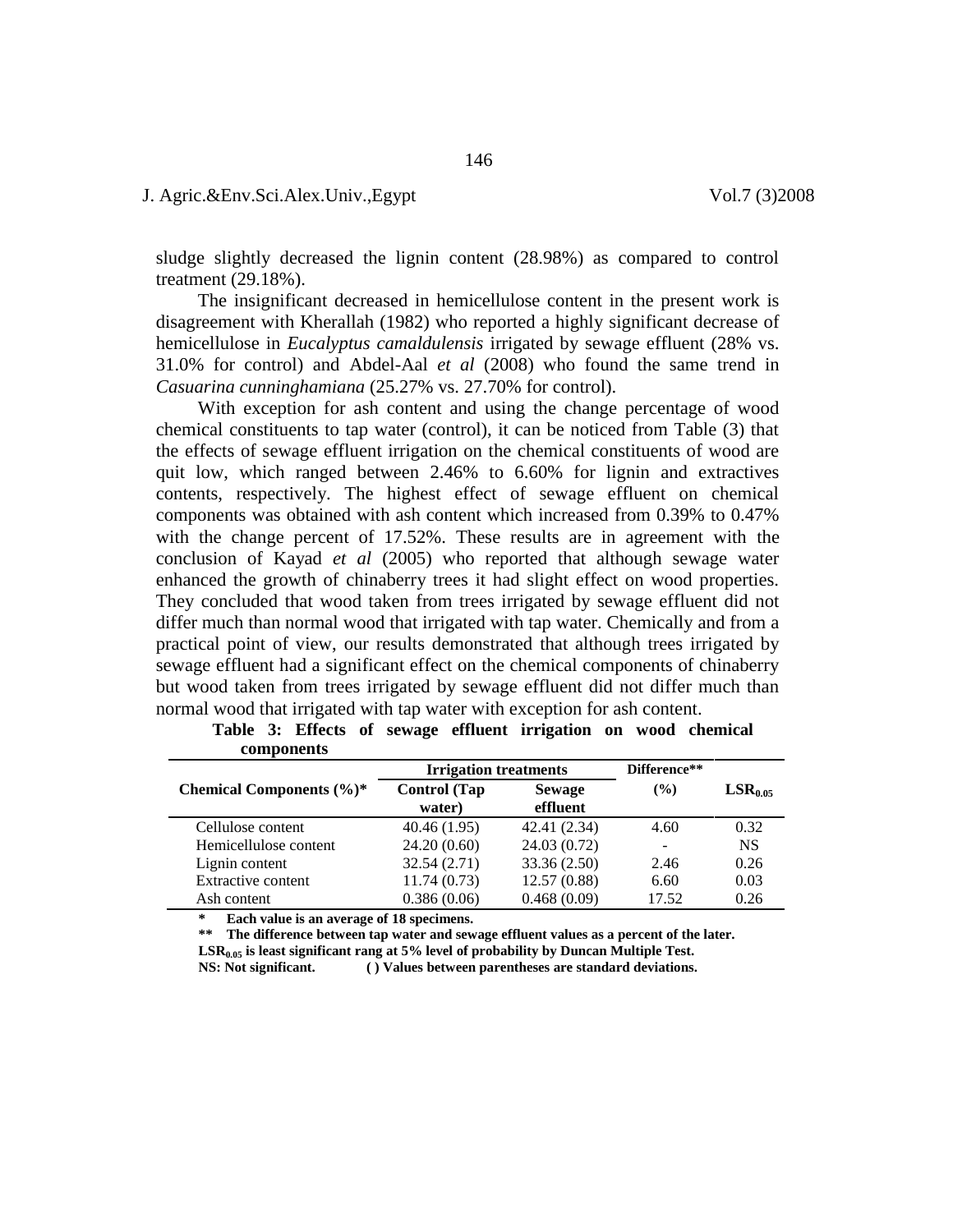

#### **Fig. 1. Wood chemical components (%) as affected by sewage effluent irrigation**

## **Chemical compositions of juvenile and mature wood as affected by sewage effluent**

Based on fundamental differences in the structure and properties of the wood, the tree stem can be characterized as two regions, juvenile and mature (Panshin and Zeeuw, 1980). Juvenile wood (core wood) is found in both softwoods and hardwoods, and is usually of lower quality than mature wood (Hygreen and Bowyer, 1989).

The mean values of wood chemical components for juvenile and mature wood of chinaberry, and the relative differences between them expressed as a percentage of the mean mature value, are tabulated in Table (4). It can be seen from this Table and Fig. (2) that the mature wood had significantly higher average cellulose (43.48%), hemicellulose (24.70%) and extractives (12.92%) contents than juvenile wood (39.40, 23.52 and 11.39%, respectively). However, lignin and ash contents of juvenile wood were significantly higher than mature wood and the relative differences between the two types of wood were 16.46 and 34.62%, respectively. The results indicated that ash content exhibited the largest difference between juvenile and mature wood, 34.62 percent, while hemicellulose content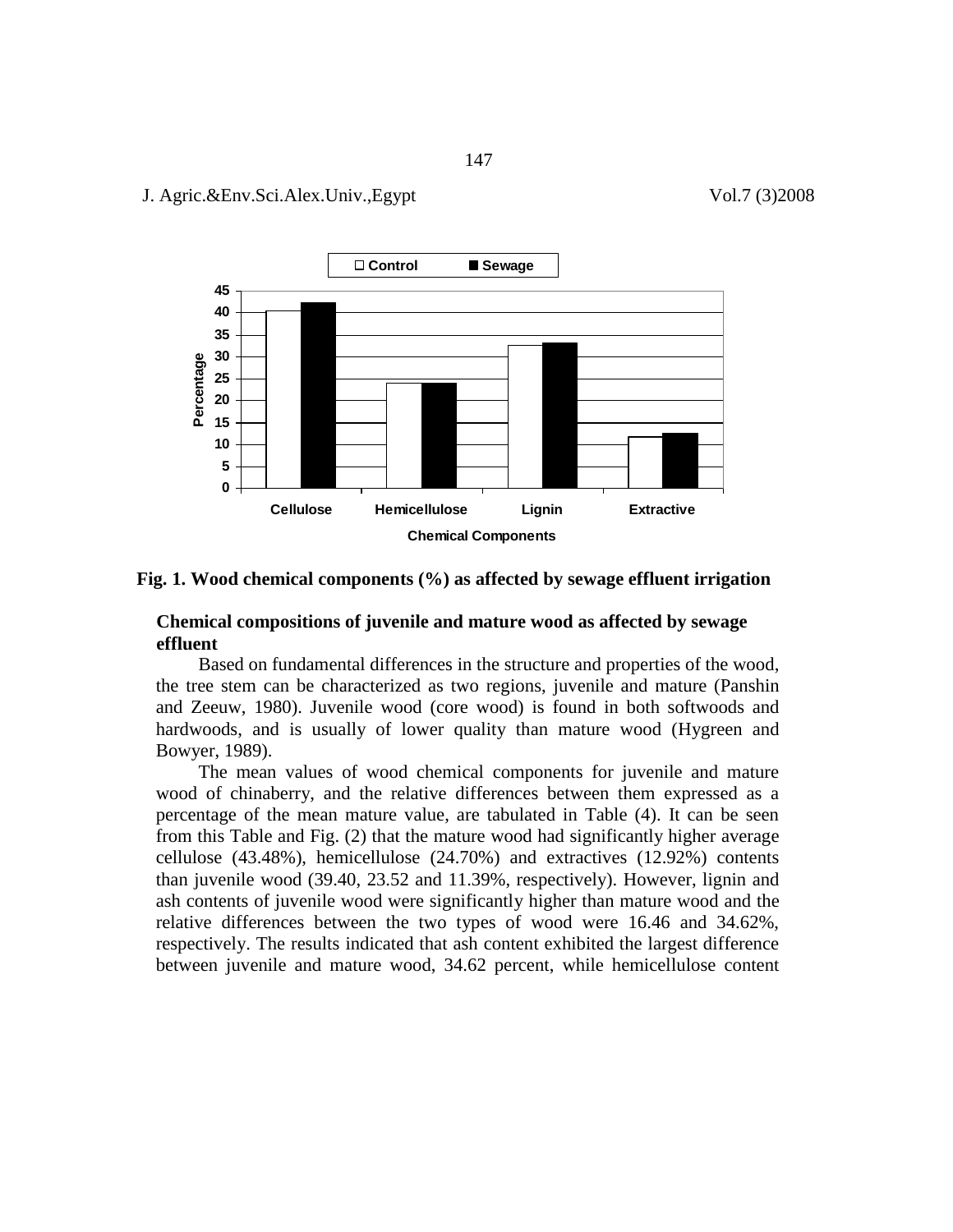exhibited the least difference between the two types of wood, where the juvenile wood was 4.78 percent lower than the mature wood.

These results are in agreement with Bendsen (1986) who reported that juvenile wood had the lowest extractives and lignin contents and the highest cellulose content as compared to mature wood.

| Wood chemical             | <b>Maturity of wood</b> | Difference**           |               |
|---------------------------|-------------------------|------------------------|---------------|
| components $(\%)^*$       | Juvenile wood           | <b>Mature wood</b>     | $\frac{9}{0}$ |
| Cellulose content         | $39.40^{B}$ (0.95)      | $43.48A$ (1.27)        | 10.30         |
| Hemicellulose content     | $23.52^B(0.26)$         | $24.70A$ (0.29)        | 4.78          |
| Lignin content            | $35.45^{\rm A}$ (0.44)  | $30.44^B(0.68)$        | $-16.46$      |
| <b>Extractive content</b> | $11.39^{B}$ (0.36)      | $12.92^{\rm A}$ (0.54) | 11.84         |
| Ash content               |                         | $0.364^{\rm B}$        | $-34.62$      |

**Table 4: Properties of juvenile and mature wood of** *Melia* **azedarach L.** 

**\* Each value is an average of 18 specimens.**

The difference between the juvenile and mature wood values as a percent of the **later.**

**Negative values mean adverse effect.**

**( ) Values between parentheses are standard deviations.** 

**Values with the same letter in the same row do not vary significantly at 0.05 level of probability according to Duncan's Multiple Range Test. NS: not significant.**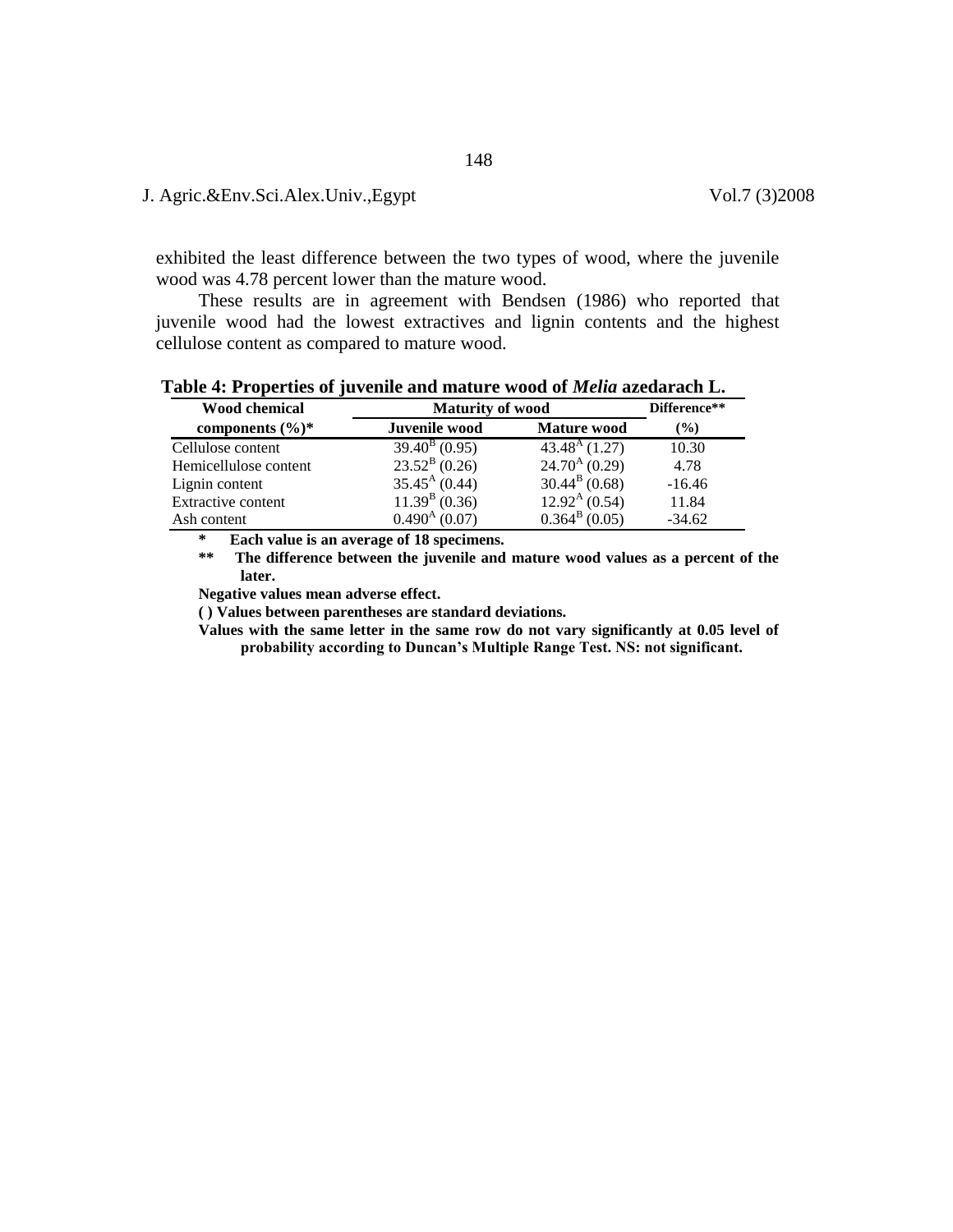

**Fig. 2. Wood chemical components (%) of juvenile and mature wood of chinaberry.**

The interaction between irrigation treatments and maturity level of wood indicated that juvenile and mature wood resulted from the trees irrigated by sewage effluent had the highest average values of cellulose and extractives contents as compared with those values obtained from trees irrigated by tap water. In the same time, mature wood for each of tap water and sewage effluent irrigation gave the highest cellulose and extractives content (Fig. 3).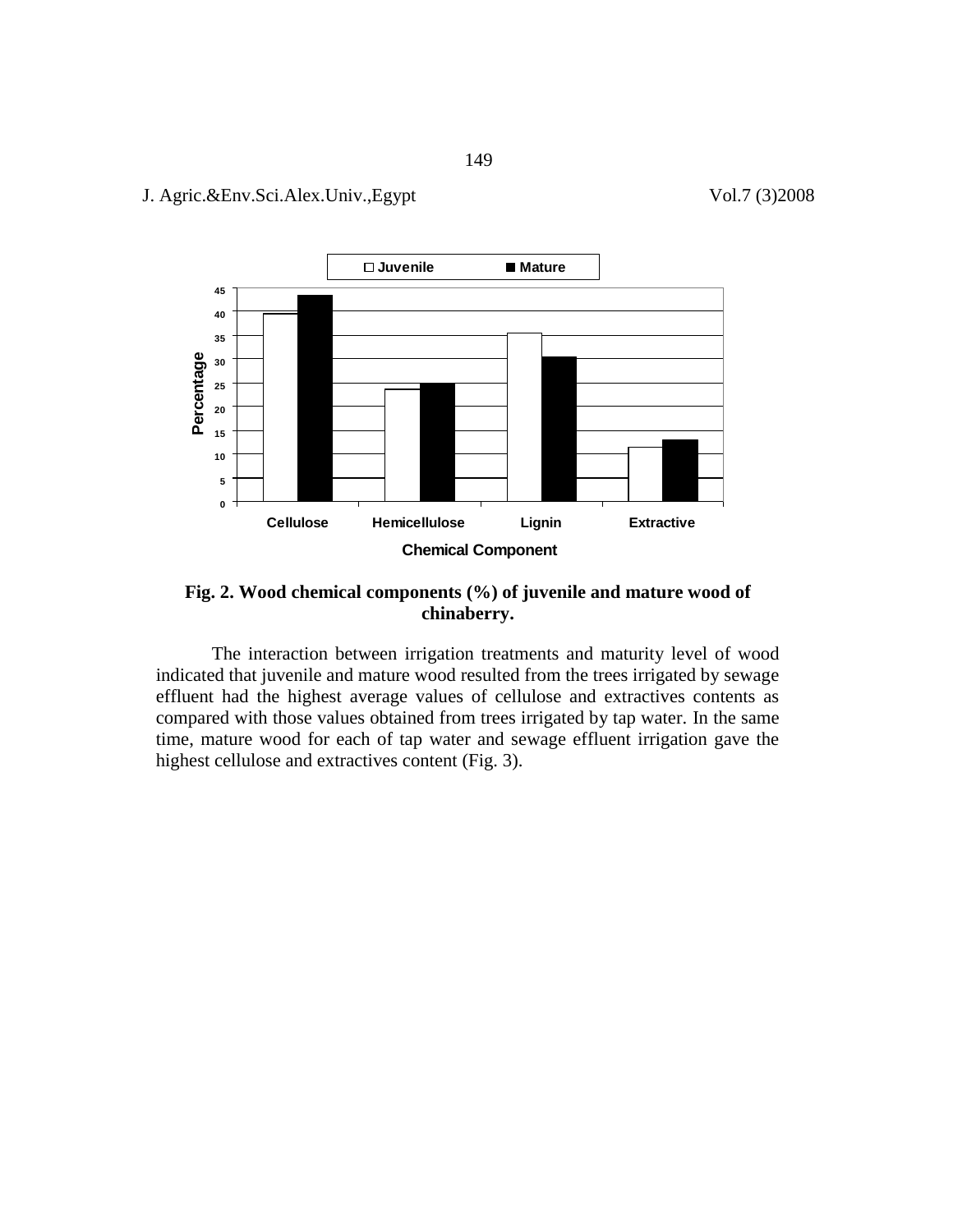

 **Fig. 3. Effect of sewage effluent irrigation on the cellulose (left) and extractives (right) contents of juvenile and mature wood.**

# **Effect of sewage effluent on physical and mechanical properties of wood**

The mean values for the physical and mechanical properties of wood as affected by irrigation treatments are shown in Table (5). The differences among irrigation treatments, wood maturity levels and the interaction between them were not significant (Table 5). It can be said that all test specimens in the current study were about the same moisture content which ranged between 11.97 to 12.25% without any significant differences. This means that all the specimens were carefully conditioned before test and the specimens were reached the equilibrium moisture content before test (about 12%).Therefore, the values of mechanical properties *i.e.* MOR, MOE and C<sub>max</sub> were not adjusted for differences in moisture content.

The results tabulated in Table (5) indicated that using sewage effluent significantly increased wood specific gravity of chinaberry (0.595 vs. 0.55 for control) and the difference between the two mean values was higher (7.56%), but small than tap water. These results are in harmony with those of Szopa *et al.* (1977) when they studying *Quercus alba*, Hassan (1996) on *Leucaean leucocephala* and Kayad *et al.* (2005) on *Melia azedarach*, and Ali (2005) on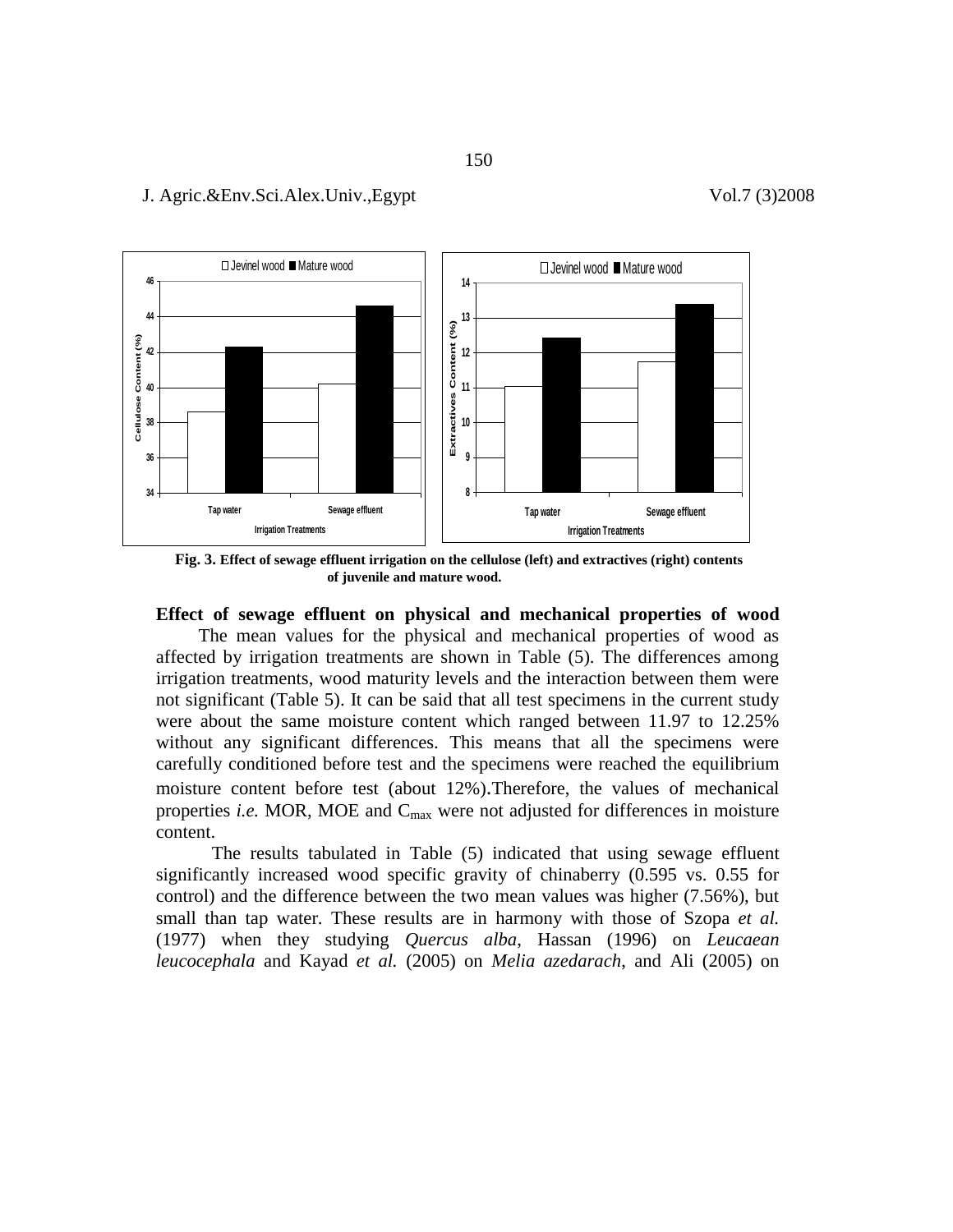different wood species. They concluded that sewage effluent irrigation slightly increased specific gravity of wood. In general, although most mechanical properties of wood are closely correlated to density which has been demonstrated by several investigators (El-Osta *et al.,* 1981, Hermandez**,** 2007, and El-Sayed *et al.,* 2009), the small change observed in the current study in specific gravity is not sufficient to account for the relatively large differences in the mechanical properties observed due to irrigation treatments. This result is in agreement with Roos *et al.* (1990) on *Populus tremuloides* and Korkut and Guller (2008) on *Ostrya carpinifolia*. The large change in mechanical properties with increasing age may reflect the combined effects of increasing specific gravity, cell dimensions, and increasing fibril angle in the secondary cell wall (Roos *et al.,* 1990).

It can be noticed from Table (5) that sewage effluent irrigation had a significant effect on all the mechanical properties of wood. The results indicated that mechanical properties of wood increased with trees irrigation by sewage effluent. Modulus of elasticity (MOE) had the largest difference between the two mean values of tap water and sewage effluent, 15.98%. there is a significant difference between the two means of MOE for the trees irrigated with sewage effluent (11413.5 N.mm<sup>-2</sup>) and the others, which irrigated with tap water (9589.3) N.mm<sup>-2</sup>) according to least significant rang by Duncan's multiple test. The least difference between the two irrigation treatments was obtained with Janka hardness number (JHN) in radial and tangential directions (6.39 and 6.19%, respectively). It can be seen from Table (5) that JHN in the radial direction was lower (4.72 vs. 5.03 kN for control) than those values in the tangential direction (5.53 vs. 5.17 kN for control). The data in Table (5) indicated that trees irrigated with sewage effluent gave higher mean values of modulus of rupture, MOR,  $(118.2 \text{ N/mm}^2)$ and maximum crushing strength,  $C_{\text{max}}$ , (47.7 N.mm<sup>-2</sup>) as compared to trees irrigated with tap water (106.2 and 42.8 N.mm<sup>-2</sup>, respectively).

Based on the above results, it can be concluded that sewage effluent had a notable better effect on all mechanical properties of chinaberry wood especially modulus of elasticity (MOE) as compared to tap water. In the main time, this study is the first attempt made to provide basic information regarding the effect of sewage effluent on mechanical properties of wood.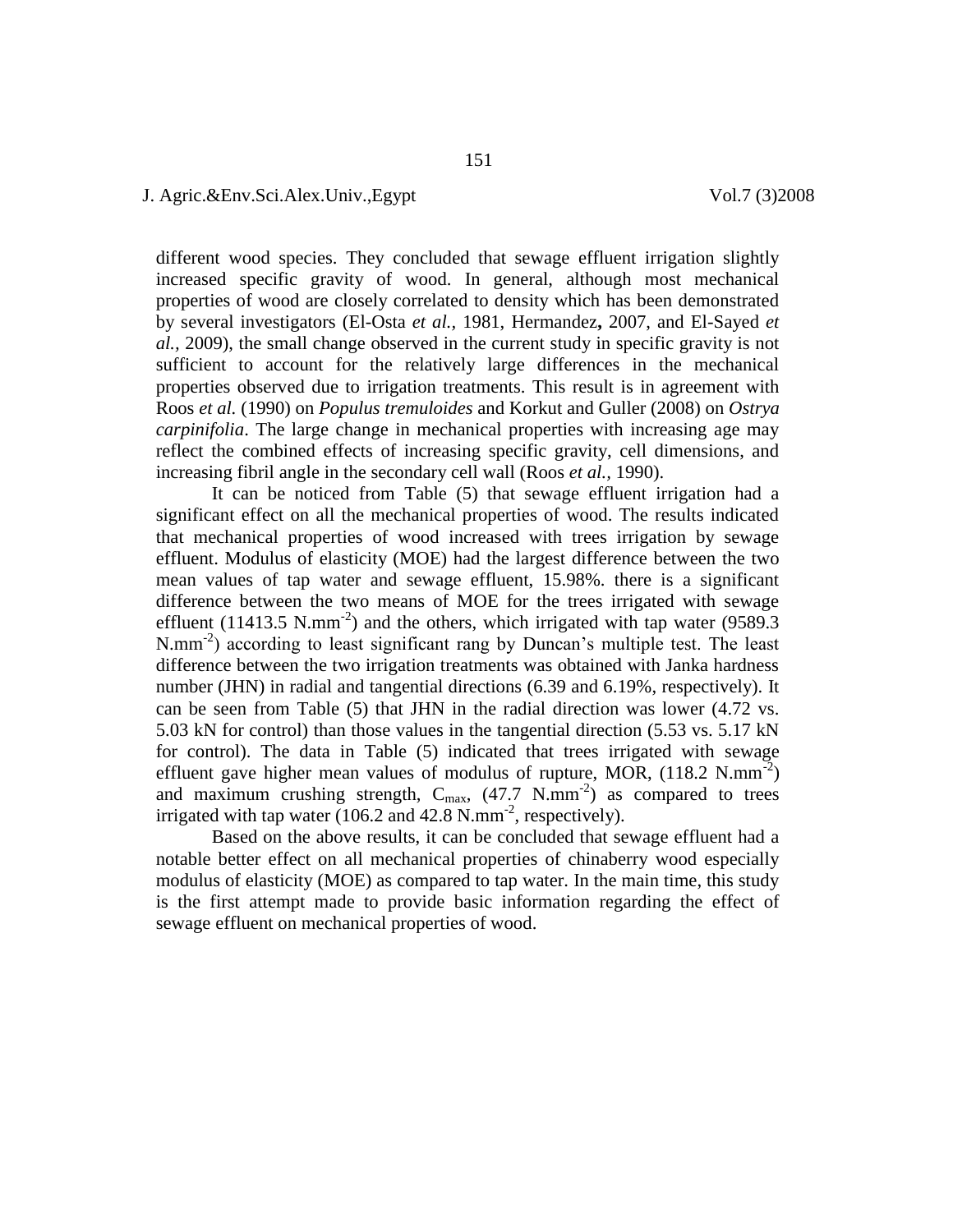|  |  | Table 5: Physical and mechanical properties of wood as affected by |  |  |  |
|--|--|--------------------------------------------------------------------|--|--|--|
|  |  | sewage effluent irrigation                                         |  |  |  |

| <b>Irrigation</b>    | <b>MOR</b>    | <b>MOE</b>    | $-$ max       | $JHN (kN)$ in     |        | МC            |        |
|----------------------|---------------|---------------|---------------|-------------------|--------|---------------|--------|
| treatments           | $(N.mm^{-2})$ | $(N.mm^{-2})$ | $(N.mm^{-2})$ | <b>Tangential</b> | Radial | $\frac{1}{2}$ | SG     |
| Tap water (Control)  | 106.2         | 9589.3        | 42.8          | 5.17              | 4.72   | 12.25         | 0.550  |
|                      | (16.5)        | (2009)        | (4.2)         | (0.91)            | (0.90) | (0.58)        | (0.04) |
| Sewage effluent      | 118.2         | 11413.5       | 47.7          | 5.53              | 5.03   | 11.97         | 12.25  |
|                      | (15.5)        | (2039)        | (4.8)         | (0.98)            | (0.92) | (0.17)        | (0.58) |
| Relative Difference* | 10.15         | 15.98         | 10.16         | 6.39              | 6.19   | $-2.34$       | 7.56   |
| $LSR_{0.05}$         | 4.6           | 377.8         | 1.3           | 1.14              | 0.97   | NS            | 0.012  |
|                      |               | .             |               |                   |        |               |        |

**\* Each value is an average of 18 specimens.**

**\*\* The difference between tap water and sewage effluent values as a percent of the later. + SG is based upon volume at test and oven-dry weight.**

**LSR0.05 is least significant rang at 5% level of probability by Duncan Multiple Test. NS: Not significant.**

**( ) Values between parentheses are standard deviations.**

#### **Physical and mechanical properties of juvenile and mature wood:**

The mean values of physical properties and mechanical test data for juvenile and mature wood and the relative differences between them as a percentage of the mean mature wood are given in Table (6).

|                              | wvvu            |                   |                                 |                   |                   |                 |                    |
|------------------------------|-----------------|-------------------|---------------------------------|-------------------|-------------------|-----------------|--------------------|
| <b>Maturity of</b>           | <b>MOR</b>      | MOE               | $\mathord{\sim_{\mathrm{max}}}$ | $JHN (kN)$ in     |                   | МC              |                    |
| wood                         | $(N.mm-2)$      | $(N.mm^{-2})$     | $(N.mm^{-2})$                   | <b>Tangential</b> | <b>Radial</b>     | (%)             | SG                 |
| Juvenile wood                | $98.0^{B}$      | $8605.1^{B}$      | $41.4^{\rm B}$                  | $4.44^{b}$        | 4.00 <sup>B</sup> | $12.15^{\rm A}$ | $0.523^{B}$        |
|                              | (8.6)           | (1166)            | (2.8)                           | (0.23)            | (0.22)            | (0.31)          | (0.02)             |
| Mature wood                  | $126.4^{\rm A}$ | $12397.6^{\rm A}$ | $49.1^{\rm A}$                  | $6.26^{A}$        | $5.74^{A}$        | $12.07^{\rm A}$ | 0.621 <sup>A</sup> |
|                              | (9.4)           | (992)             | (3.4)                           | (0.26)            | (0.21)            | (0.56)          | (0.04)             |
| <b>Relative Difference**</b> | 22.47           | 30.59             | 15.68                           | 29.07             | 30.31             | -0.66           | 15.78              |

**Table 6: Physical and mechanical properties of juvenile and mature wood** 

**\* Each value is an average of 18 specimens.**

**\*\* The difference between the juvenile and mature wood values as a percent of the later.**

**( ) Values between parentheses are standard deviations.** 

**Values with the same letter in the same row do not vary significantly at 0.05 level of probability according to Duncan's Multiple Range Test.**

It can be seen that for all mechanical properties of wood, mature wood had the highest values and the least average values was obtained for juvenile wood and the differences between them were significant. The mean values of MOR, MOE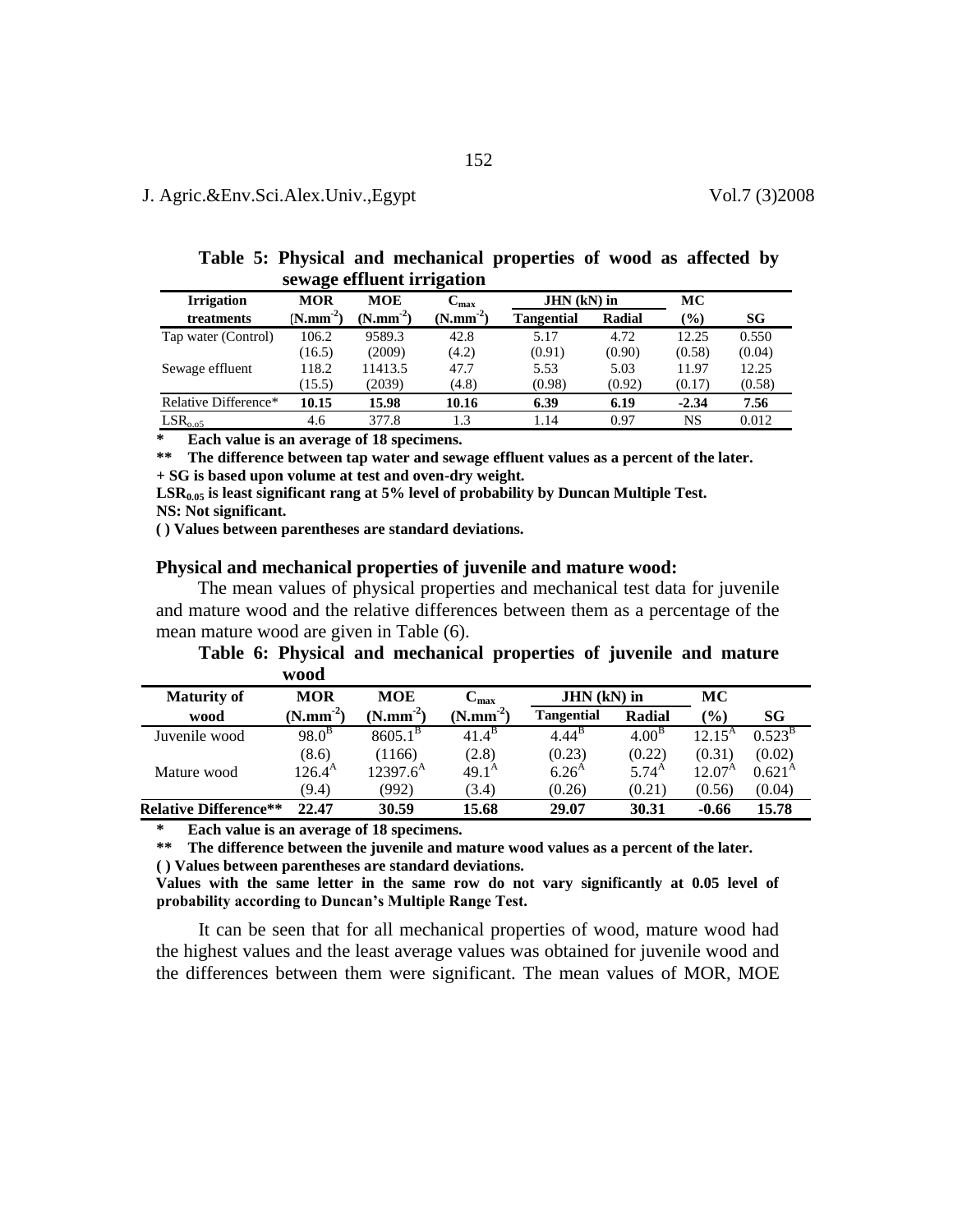and  $C_{\text{max}}$  for mature wood were 126.4, 12397.6 and 49.1 N.mm<sup>-2</sup>, respectively. The largest differences between juvenile and mature wood were obtained for MOE, and Janka hardness number in radial and tangential directions (30.59, 29.o7 and 30.31 %, respectively). However, maximum crushing strength  $(C_{\text{max}})$  exhibited the least difference between the two types of wood, 15.68%. The same result was reported by Roos *et al* (1990) in quaking aspen (*Populus tremuloides* Michx.). Generally, these results are in harmony with the finding of the conifers and hardwoods previously studied (Schniewind and Gammon, 1989 and Roos *et al,* 1990). These results permitted the discrete separation of juvenile and mature wood material was needed due to the presence of significant differences between them.

#### **Relationships between chemical components and mechanical properties:**

The correlation coefficients matrix among each of physical, mechanical and chemical properties of juvenile and mature wood are summarized in Table 7. Examination of these simple correlation relationships for juvenile wood revealed that good correlations  $(r=0.47 \text{ to } 0.96, p<0.01)$  were found between all mechanical properties and each of wood chemical components. These coefficients were significant or highly significant. This means that wood chemical components were clearly correlated with each of MOR, MOE and  $C_{\text{max}}$ . There were negative correlations between hemicellulose content and each of MOR, MOE and  $C_{\text{max}}$ . However, other relations between each of chemical components and mechanical properties were positive correlations. These results are in agreement with those of El-Osta *et al* (1981) and El-Sayed *et al* (2009). For mature wood, it can be noticed the same trend which obtained for juvenile wood except the correlation coefficients belong to hemicellulose and ash contents were not significant (Table 7).

Extractives content showed significant positive correlation with each of mechanical properties of either juvenile ( $r= 0.55$  to 0.83) or mature wood ( $r= 0.50$ ) to 0.89) as shown in Table (7). This means that the higher the extractives content of wood the greater the mechanical properties. These results are in harmony with the conclusion reached by many authors (El-Osta *et al,* 1981, Junior and Moreschi, 2003, Korkut and Guller, 2008 and El-Sayed *et al*, 2009) which led them to suggest that extractives have an important role in reinforcing the cell walls. Grabner *et al*, (2005) reported that sapwood extraction had a minor effect on the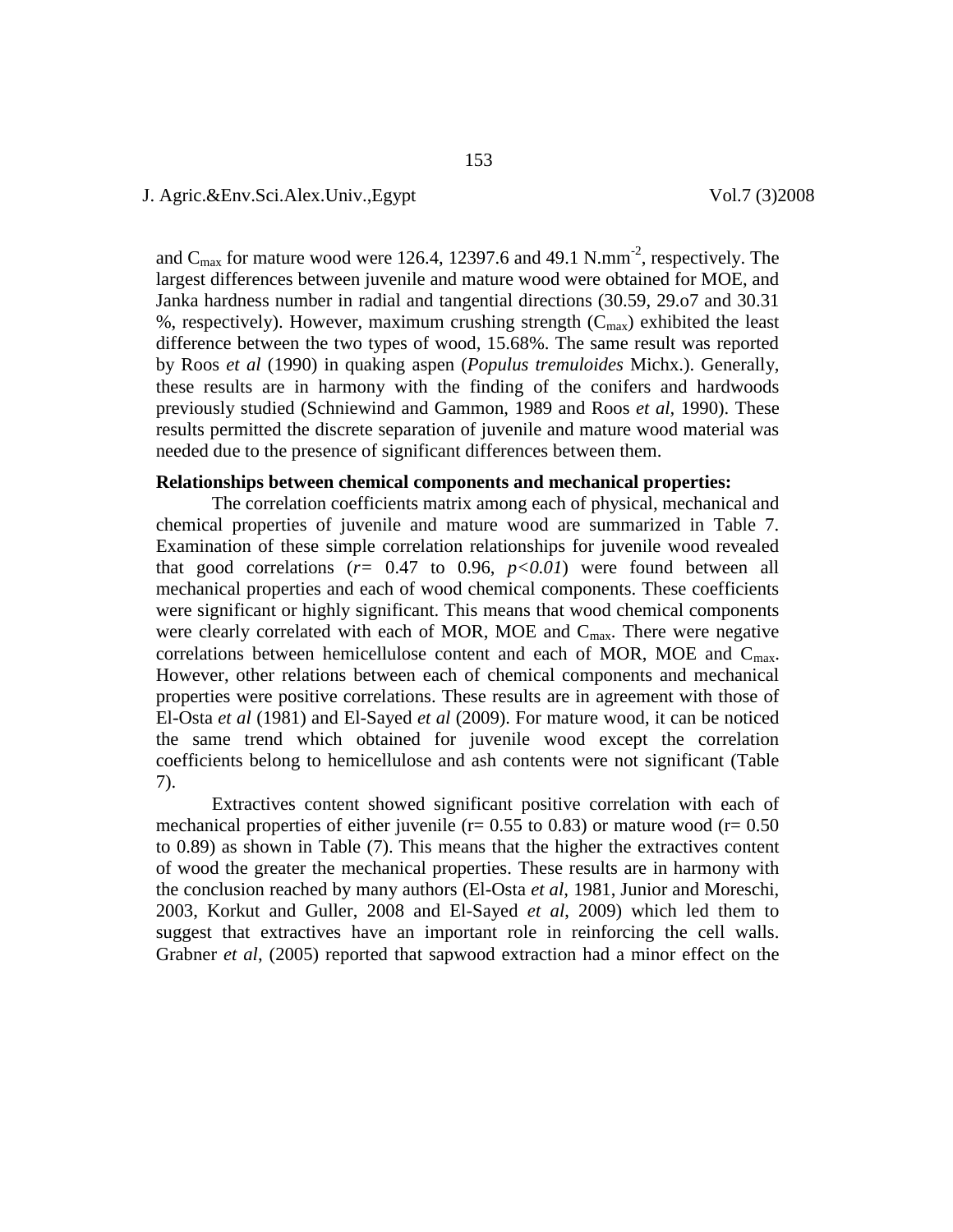mechanical properties, while in heartwood the effect was great. This affirms that removal of high extractives contents of *Ceteris paribus* had a significant consequence on  $C_{\text{max}}$  and MOE. On the other hand, our result is disagreement with Badran and El-Osta (1977) and Al-Mefarrej (1985). The former concluded that extractive content did not affect the maximum crushing strength significantly and the later found that the extractives content of *Tamarix aphylla* was not significant correlated with bending strength parameters (MOR and MOE). This disagreement may be attributed to the fact that exact location of extractives in wood tissues is not well defined. If the extractives were located on the lumen surface of cell wood the major repository in wood structure, they would not be expected to influence strength (Badran and El-Osta*,* 1977). However, if these extraneous substances were to be located within the cell wall structure, i.e., the amorphous regions, then their influence on strength properties would be considerably pronounced (**El-Osta**, 1981). Hernandez (2007) concluded that the differences of mechanical properties of wood should be explained both density and presence of extractives.

There were significant positive correlations between wood specific gravity (SG) either for juvenile or mature wood and each of mechanical properties of wood (Table 7). Good correlations were found ( $r = 0.57$  to 0.90 for juvenile wood and 0.67 to 0.91 for mature wood). As a general rule, the relationship between wood SG and mechanical properties varies according to the considered properties and to the different wood species, but in most cases it is linear. With increasing SG, strength also increases and this is because SG is a measure of the wood substance contained in a given volume (Tsoumis, 1999). These results are in agreement with Arganbright (1971), El-Osta *et al* (1981), Schniewind and Gammon (1986) and Pometti *et al* (2009). They concluded that strength properties of wood are closely correlated with specific gravity and the higher the specific gravity the greater the strength.

In the second stage of this analysis, multiple regressions were used to reach the full model. Then, the best reduced model representing the relationship studied was extracted from the full model using a type of backward elimination procedures (Snedecor and Cochran, 1967). The choice of the best reduced model was based on the significant of each terms as well as coefficient of determination,  $R^2$  (Draper and Smith, 1967).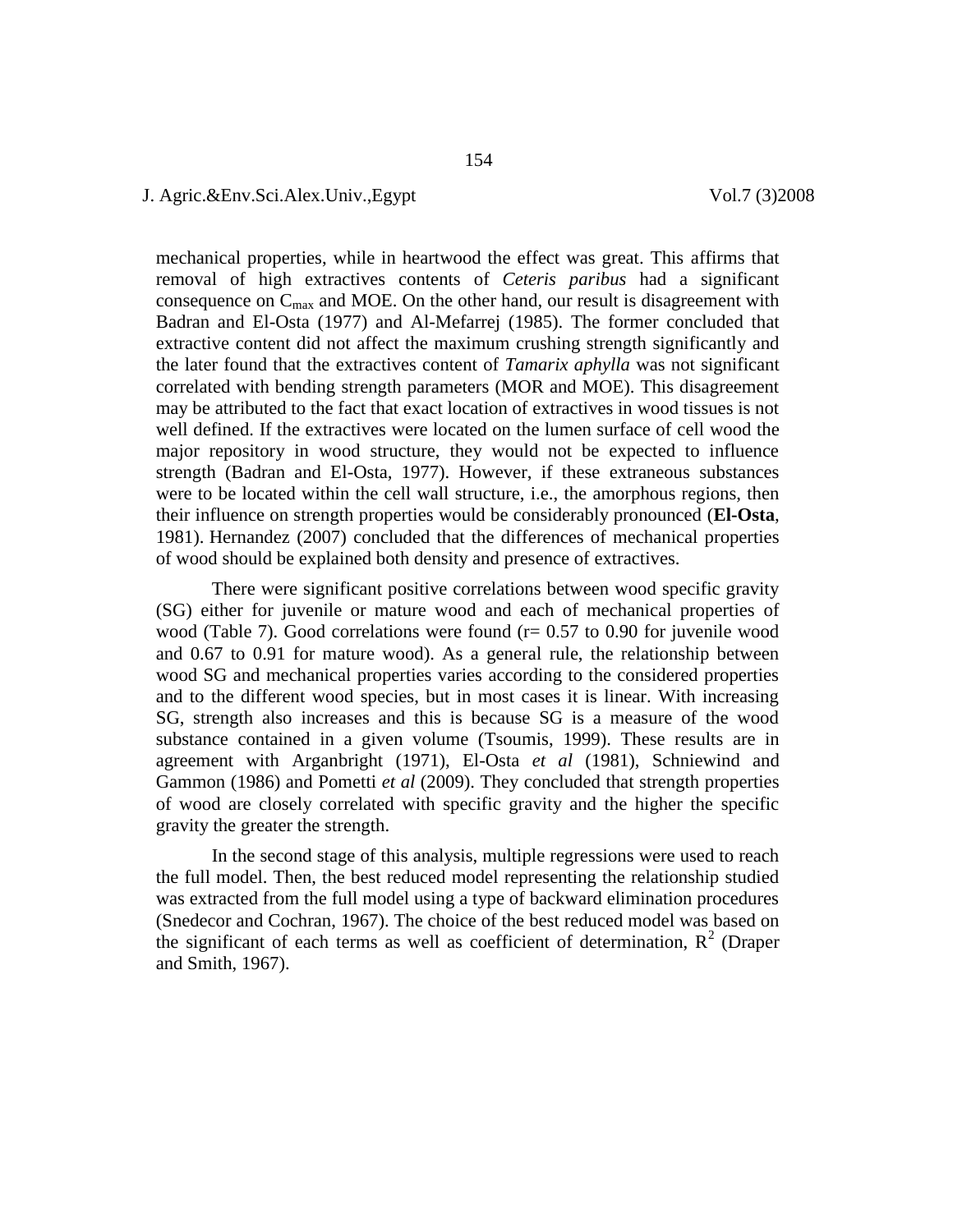155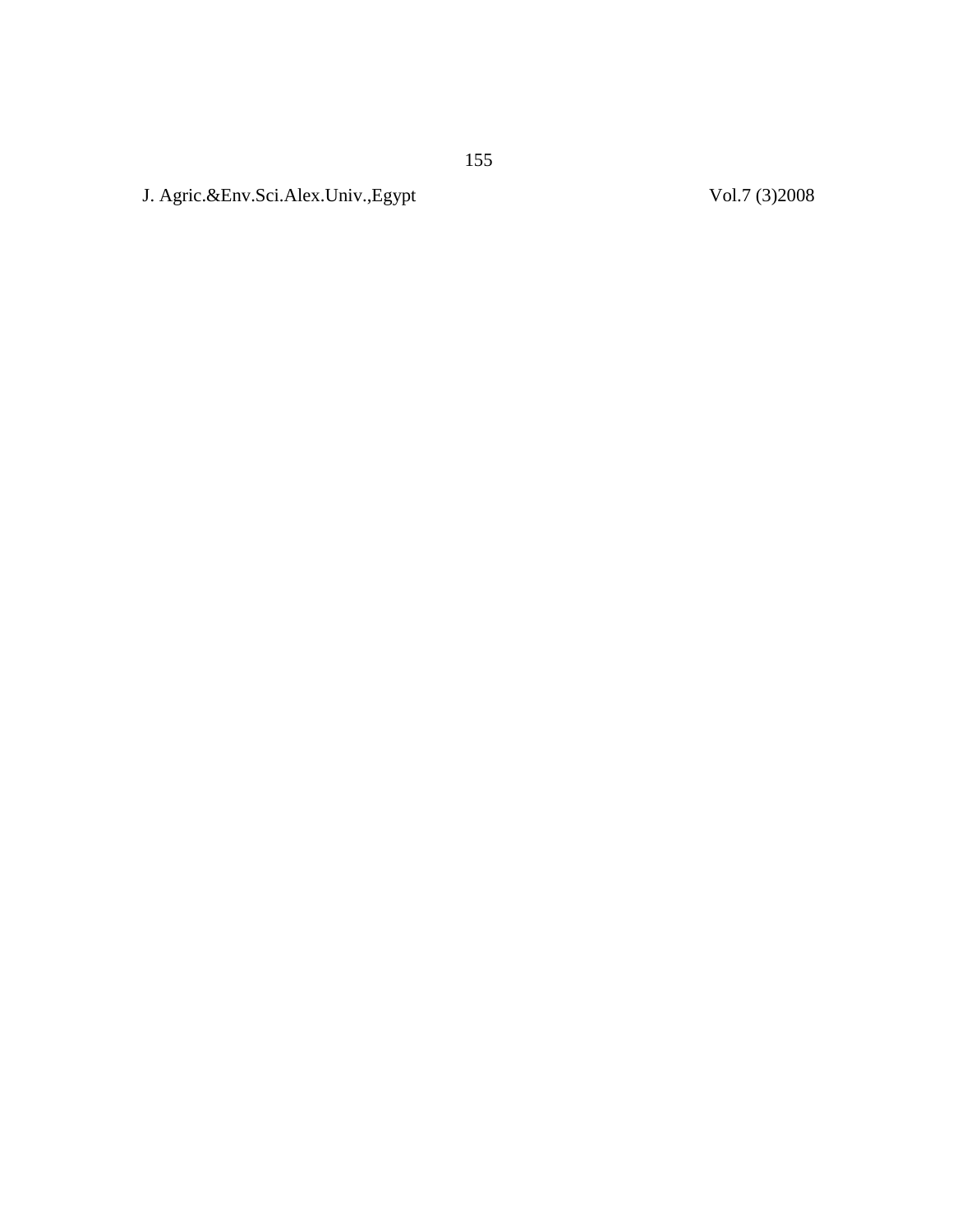The multiple regression equations in reduced model for each of the mechanical properties versus each of the variables of the chemical components of juvenile and mature wood as well as all wood combined are presented in Table (8). It is clear from the data in this table that after the elimination of non significant variables based on the test of each partial regression coefficient  $(R^2)$  from the full model, all regression equations in the table account 67.9% to 96.5% of the total variation on all mechanical properties studied herein (Table 8). It is clear that these equations were the best reduced models to describe the total variations of each of the mechanical test data *i.e.,* MOR, MOE,.. etc in the current study. It can be seen also that for the same mechanical property, there was a differences between the equations which explained the variations according to type of wood (juvenile, mature or combined). These results permitted the discrete separation of juvenile and mature wood for further research. This finding is in agreement with the conclusion of Roos *et al* (1990).

Simple regression analysis revealed that the coefficients of determination  $(R<sup>2</sup>)$  between SG and each mechanical property range from 0.32 to 0.81 for juvenile wood and from 0.45 to 0.83 for mature wood. This means that even for statistically significant regressions, 32% up to 83% of the total variation in mechanical properties can be explained by SG variation. Some of these relations which have relatively high degree of association between specific gravity and some of the mechanical test parameters are plotted in Figs. 4-6. It can be seen from these figures that specific gravity is a good indicator to explain and detect the mechanical properties of wood. These results are in agreement with voluminous researches carried out to study the relationship between SG and mechanical properties (El-Osta, 1985, Schniewind and Gammon, 1986 and Pometti *et al,* 2009).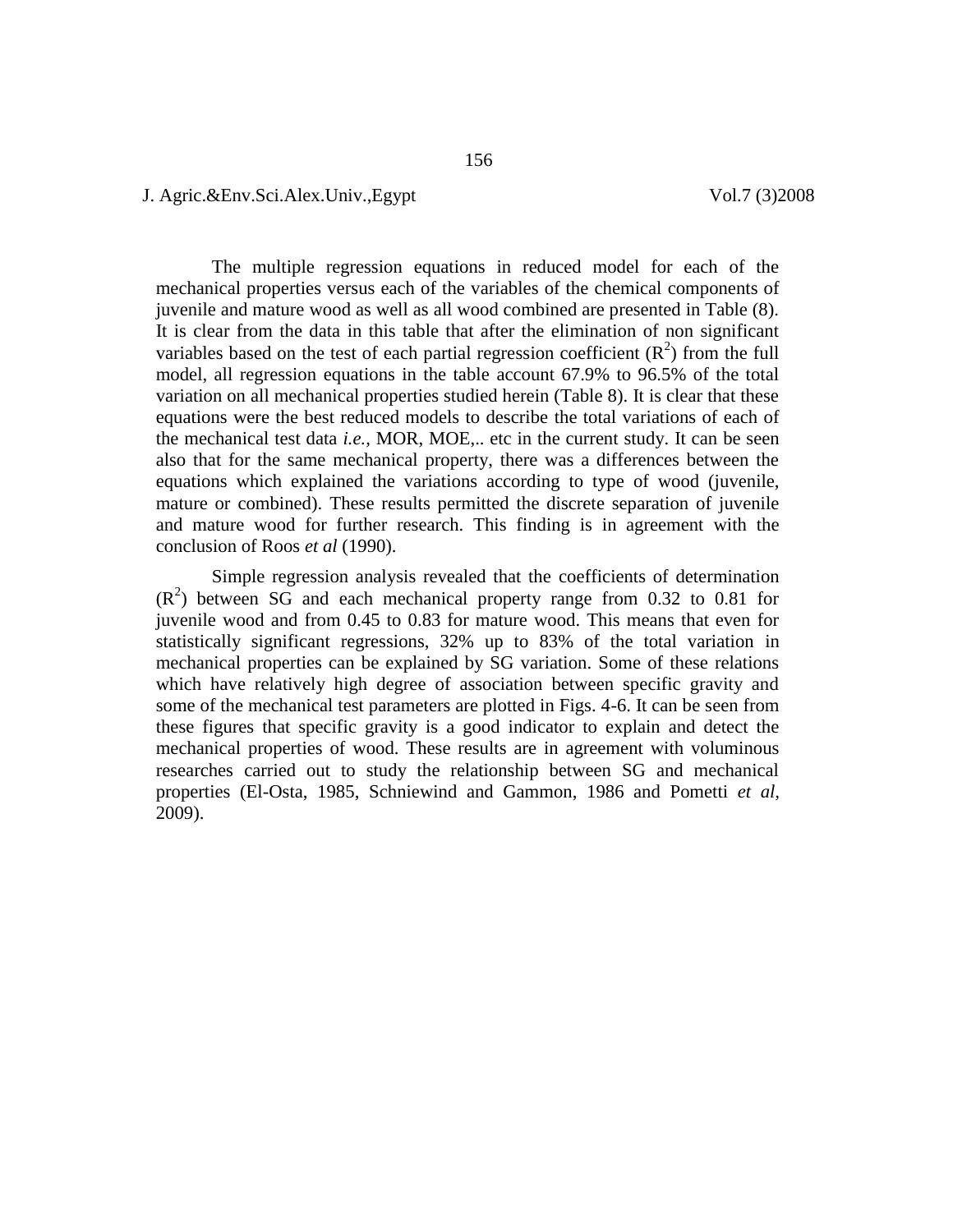| all wood combined      |           |                                                                                                          |                |  |  |  |  |  |
|------------------------|-----------|----------------------------------------------------------------------------------------------------------|----------------|--|--|--|--|--|
| <b>Property</b><br>(Y) | Wood type | <b>Equation</b>                                                                                          | $\mathbb{R}^2$ |  |  |  |  |  |
| <b>MOR</b>             | Juvenile  | $Y = 39.05 + 120.4$ Ash <sup>**</sup>                                                                    | 0.867          |  |  |  |  |  |
|                        | Mature    | $Y = 391 - 12.62$ Hem <sup>*</sup> + 128.6Ash <sup>**</sup>                                              | 0.794          |  |  |  |  |  |
|                        | Combined  | Y= $91.22 -4.30$ Lig <sup>**</sup> +10.63Ext <sup>**</sup> +78.49 Ash <sup>**</sup>                      | 0.868          |  |  |  |  |  |
| <b>MOE</b>             | Juvenile  | $Y = -49066 + 1058$ Lig <sup>*</sup> + 1768Ext <sup>*</sup>                                              | 0.770          |  |  |  |  |  |
|                        | Mature    | $Y = 17658 + 414 \text{Cell}^* - 900 \text{Hem}^* - 614 \text{Lig}^* + 1366 \text{Ext}^*$                | 0.939          |  |  |  |  |  |
|                        | Combined  | Y=-5095.0 -305.8Lig <sup>**</sup> +1914.4Ext <sup>**</sup> +5634.4Ash <sup>*</sup>                       | 0.940          |  |  |  |  |  |
| $C_{\underline{max}}$  | Juvenile  | $Y = -148.3 + 4.55$ Lig <sup>**</sup> +2.50Ext <sup>**</sup>                                             | 0.933          |  |  |  |  |  |
|                        | Mature    | $Y = -94.3 + 4.71$ Lig <sup>*</sup>                                                                      | 0.909          |  |  |  |  |  |
|                        | Combined  | $Y = 3.07 - 1.18$ Hem <sup>*</sup> +5.80 Ext <sup>**</sup>                                               | 0.903          |  |  |  |  |  |
| JHN radial             | Juvenile  | $Y = -10.96 + 0.30$ Lig <sup>*</sup> + 0.48 Ext <sup>**</sup> – 2.34Ash <sup>*</sup>                     | 0.650          |  |  |  |  |  |
|                        | Mature    | $Y = 2.59 + 0.18 \text{ Ext}^* + 2.10 \text{ Ash}^*$                                                     | 0.681          |  |  |  |  |  |
|                        | Combined  | $Y = 4.51 - 0.18$ Lig <sup>**</sup> + 0.517Ext <sup>**</sup>                                             | 0.965          |  |  |  |  |  |
| <b>JHN</b>             | Juvenile  | $Y = -23.3 + 0.59$ Hem <sup>**</sup> + 0.37 Lig <sup>*</sup> + 0.37 Ext <sup>*</sup>                     | 0.679          |  |  |  |  |  |
| tangential             |           |                                                                                                          |                |  |  |  |  |  |
|                        | Mature    | $Y = -1.14 + 0.10$ Cell <sup>*</sup> + 0.39 Ext <sup>*</sup> – 2.0Ash <sup>*</sup>                       | 0.844          |  |  |  |  |  |
|                        | Combined  | $Y = -0.76 + 0.13$ Cell <sup>*</sup> -0.09Lig <sup>**</sup> +0.37Ext <sup>**</sup> -0.51Ash <sup>*</sup> | 0.965          |  |  |  |  |  |

| Table 8. Regression equations (reduced models <sup>+</sup> ) and coefficient of |
|---------------------------------------------------------------------------------|
| determination $(R^2)$ of juvenile wood, mature wood and                         |
| haridmon hoow lle                                                               |

**+ Carried out using least square method a stepwise elimination technique (Draper and Smith**, 1967**).** 

**Cell: Cellulose Hem: Hemicellulose Lig: Lignin. For other code see Table 1.**

**\*, \*\* Significant differences at 0.05 and 0.01 probability levels, respectively.**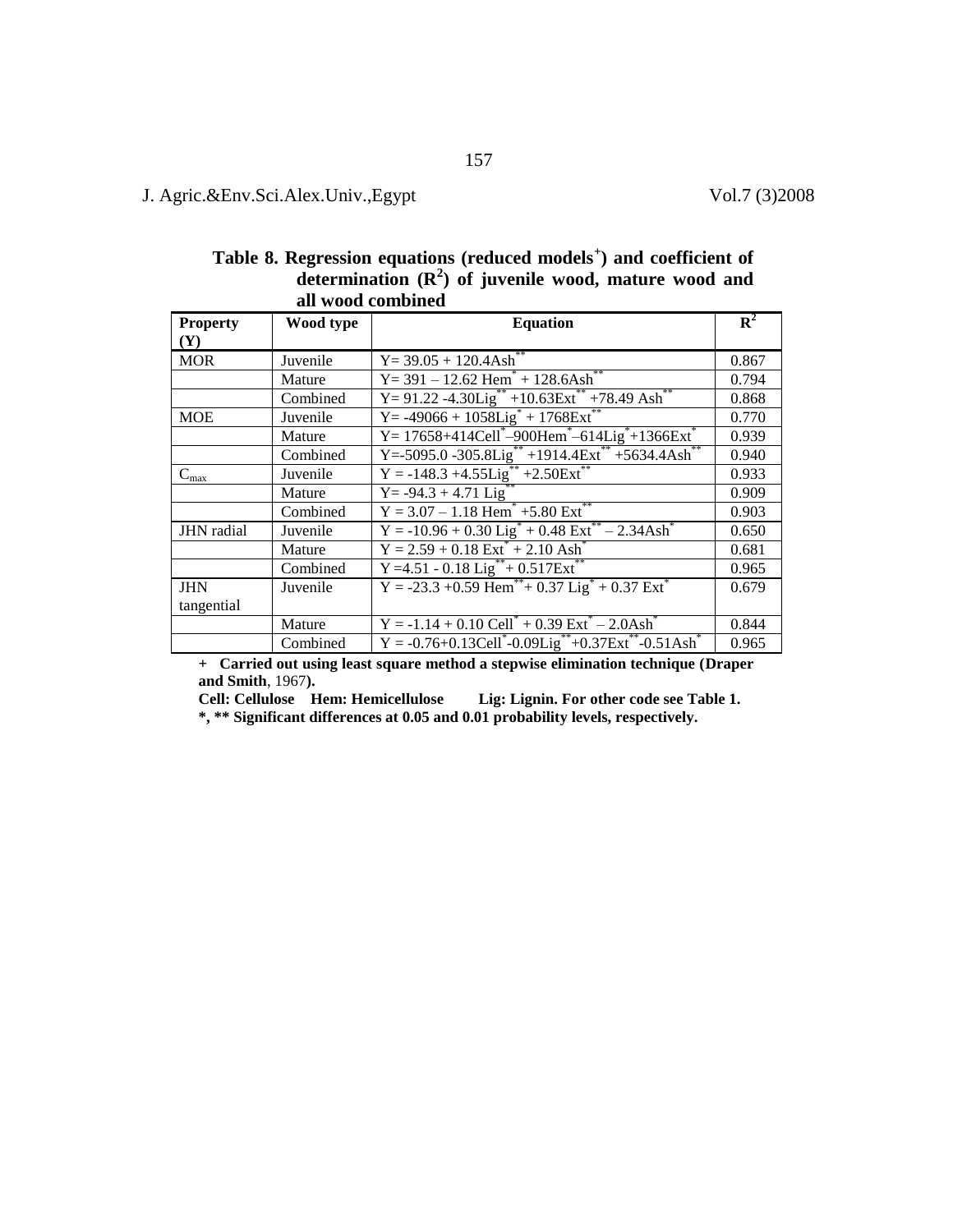

**0.5 0.51 0.52 0.53 0.54 0.55 0.56 0.57 0.58 Specific gravity (SG)**  $\frac{10000}{0.55}$  0.57 **0.55 0.57 0.59 0.61 0.63 0.65 0.67 0.69 Specific gravity (SG) Fig. 5. Relationship between modulus of elasticity (MOE)** 

**and specific gravity (SG).**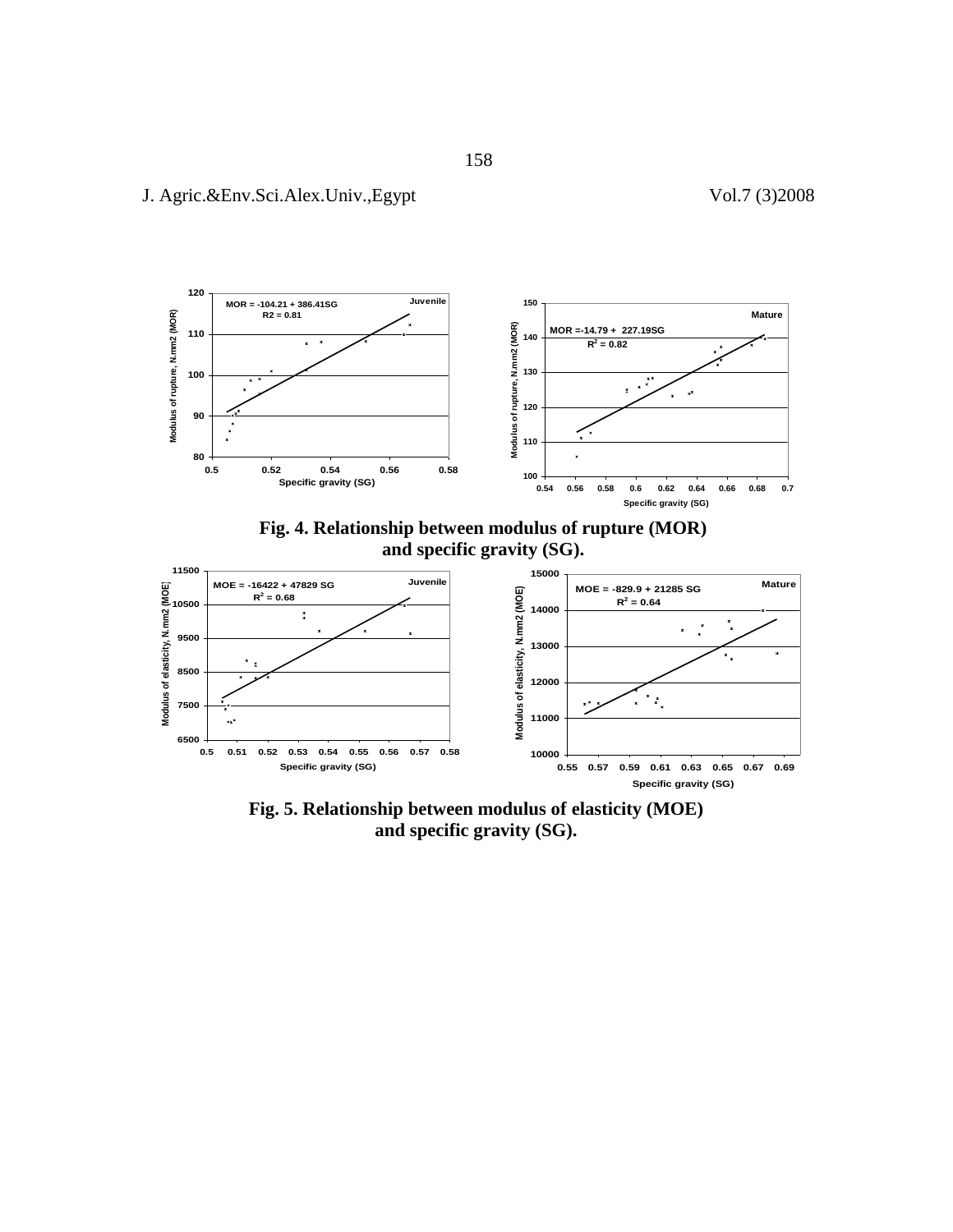





## **CONCLUSIONS**

Based on the results of the current study on the effect of sewage effluent on the chemical and mechanical properties of the chinaberry wood as well as the differences between juvenile and mature wood in those properties, the following conclusions are drawn:

- 1- The effect of sewage effluent on wood chemical constituents was small, but highly significant with exception for hemicellulose content which was not significant.
- 2- Sewage effluent significantly increased cellulose, lignin, ash and extractives contents of wood and decreased hemicellulose content.
- 3- With exception for ash content, the effects of sewage effluent irrigation on the chemical constituents of wood are quit low, which ranged between 2.46% to 6.60% for lignin and extractives contents, respectively.
- 4- The highest effect of sewage effluent on chemical components was obtained with ash content which increased from 0.39% to 0.47% with the change percent of 17.52%.
- 5- Our results demonstrated that although trees irrigated by sewage effluent had a significant effect on the wood chemical components but wood taken from trees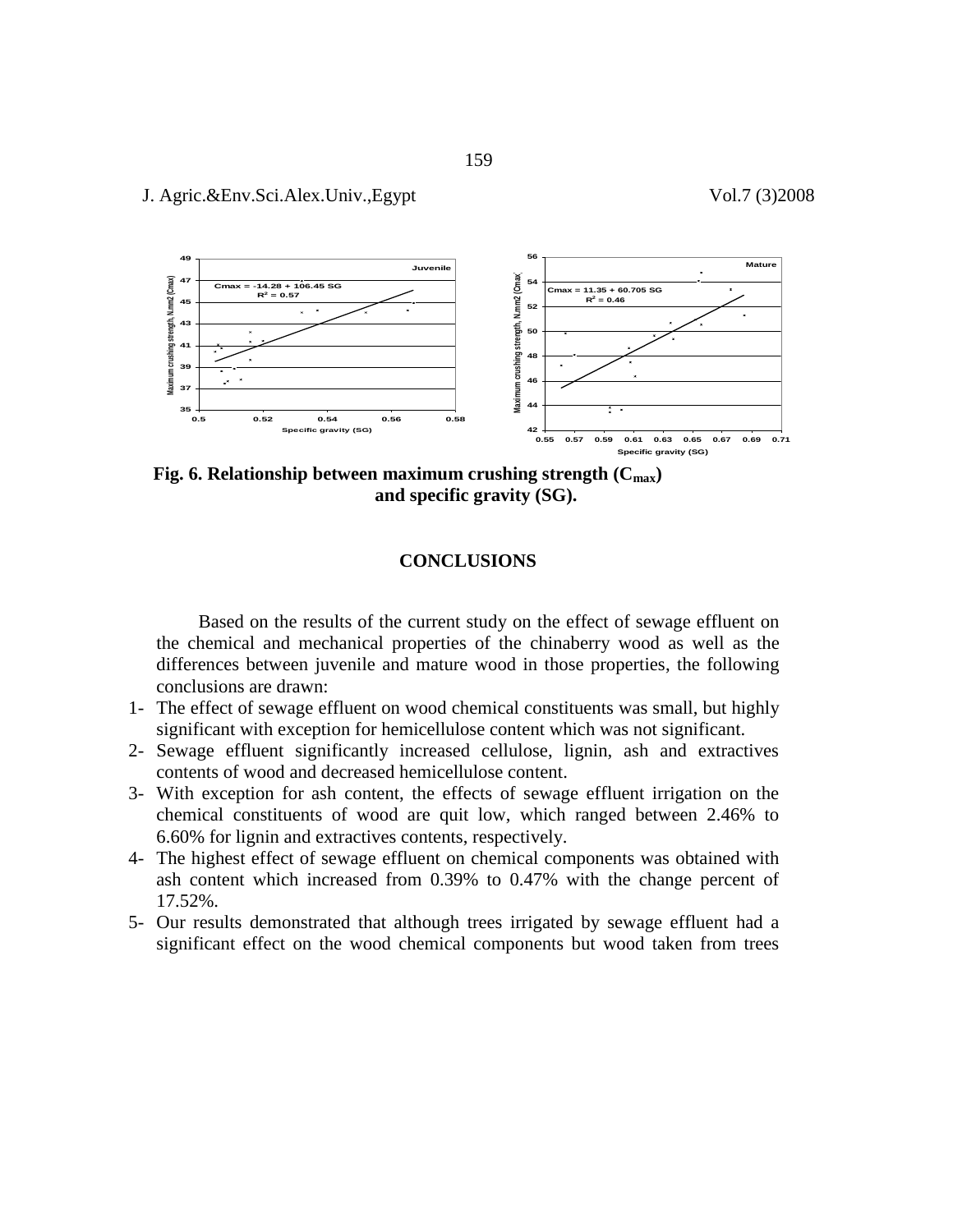irrigated by sewage effluent did not differ much than normal wood that irrigated with tap water with exception for ash content.

- 6- For all mechanical properties, mature wood had the highest values while the least average values was obtained for juvenile wood and the differences between them were significant
- 7- Separation of juvenile and mature wood material was needed due to the presence of significant differences between them.
- 8- Good correlations (*r=* 0.47 to 0.96, *p<0.01*) were found between all mechanical properties and each of wood chemical components.
- 9- Extractives content showed significant positive correlation with each of mechanical properties of either juvenile or mature wood.
- 10- There were significant positive correlations between wood specific gravity either for juvenile or mature wood and each of mechanical properties of wood.
- 11- Specific gravity variation can be explained from about 32% up to 83% of the total variation in mechanical properties.

## **ACKNOWLEDGEMENT**

I would like to express my gratitude to **Dr. Mohamad A. Al-Aal** for his assistance. Thanks also due to **Dr. Gaber R. Kayad** for supplying the woody raw materials used in this study.

### **REFERENCES**

- **Abdel-Aal, M.A.M., A.S. Mohareb and N.D. Shetta (2008).** Evaluation of sewage sludge application on chemical composition of *Casuarina cunninghamiana*. J. Agric. Sci. Mansoura Univ. 33 (7): 5197-5208.
- **Al-Mefarrej, H.A**. **(1985).** Bending strength of *Tamarix aphylla* L. as related to specific gravity and extractive content. M.Sc. thesis, College of Agriculture, King Saud University, Riyadh, Saudi Arabia.
- **American Society for Testing Materials (1989).** Standard test methods for determination of lignin content of wood. ASTM D-111. Philadeliphia, Pa. U.S.A.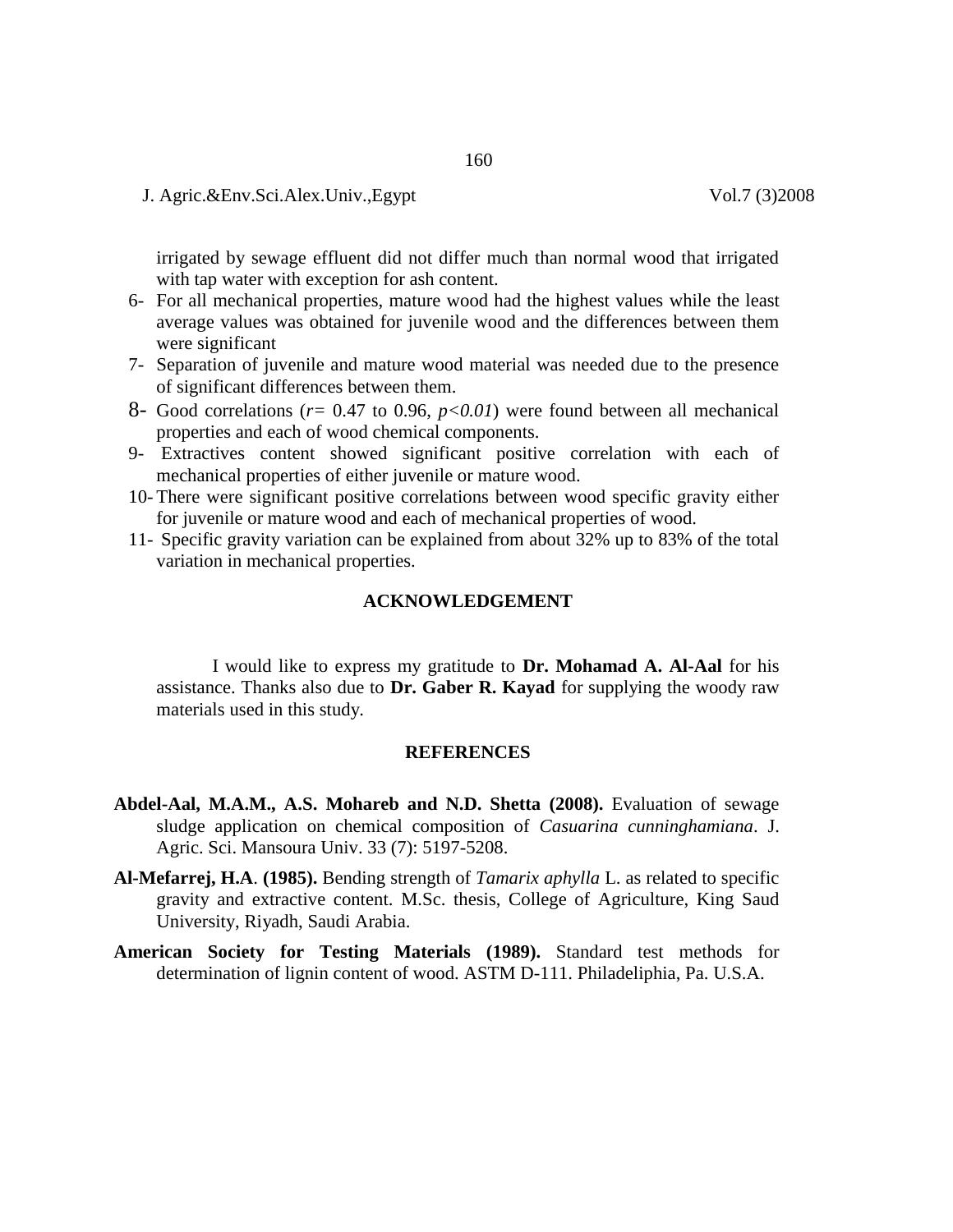- **American Society for Testing Materials (1989).** Standard test methods for determination of extractives content of wood. ASTM D-1105. Philadeliphia, Pa. U.S.A.
- **American Society for Testing Materials (1989).** Standard test methods for preparing small clear specimens of timber. ASTM D-134. Philadeliphia, Pa. U.S.A.
- **Abdel-Gadir, A.Y. and R.L. Krahmer(1993).** Estimating the age of demarcation of juvenile and mature wood in Douglas-fir. Wood and Fiber Sci. 25 (3): 242-249.
- **Abohassan, A.A.; I.E. Kherallah and S.A. Kandeel (1988).** Effect of sewage effluent irrigation regimes on wood quality of *Prosopis juliflora* grown in Riyadh region. Arab Gulf J. Sci. Res. Agric. Biol. Sci. B6 (1): 45-53.
- **Ali, H.M. (2005).** Effects of irrigation with sewage effluent on some trees. MSc. Thesis, Department of Horticulture, Faculty of Agriculture, Kafr El-Sheikh, Tanta University, Egypt.
- **Al-Jamal, M.S., T.W. Sammis, J.G. Mexal, G.A. Picchioni, and W.H. Zachritz (2002).** A growth-irrigation scheduling model for wastewater use in forest production. Agricultural Water Management, 56: 57-79.
- **Arar, A. (1999).** The future role of the use of sewage effluent for irrigation in the Near East. CIHEAN-Options Mediterraneennes, 59-72.
- **Badran, O.A, and M.L.M. El-Osta**. **(1977).** Influence of specific gravity and extractive content on maximum strength of wood. Alex. J. Agric. Res. 25 (3): 541-548.
- **Bendsen, B.A., and J.F. Senft (1986).** Mechanical and anatomical properties of in individual growth rings of plantations-grown cottonwood and loblolly pine. Wood and Fiber 18 (1): 23-28.
- **Bendsen, B.A. (1978).** Properties of wood from improved and intensely managed trees. Forest Prod. J. 28 (10): 61-72.
- **B.S.S. (1957).** British Standard Methods of Testing Small Clear Specimens of Timber. British Standrard Inst. London.
- **Chudnoff, M. (1984).** Tropical timber of the world. USDA Forest Service Ag. Handbook No. 607.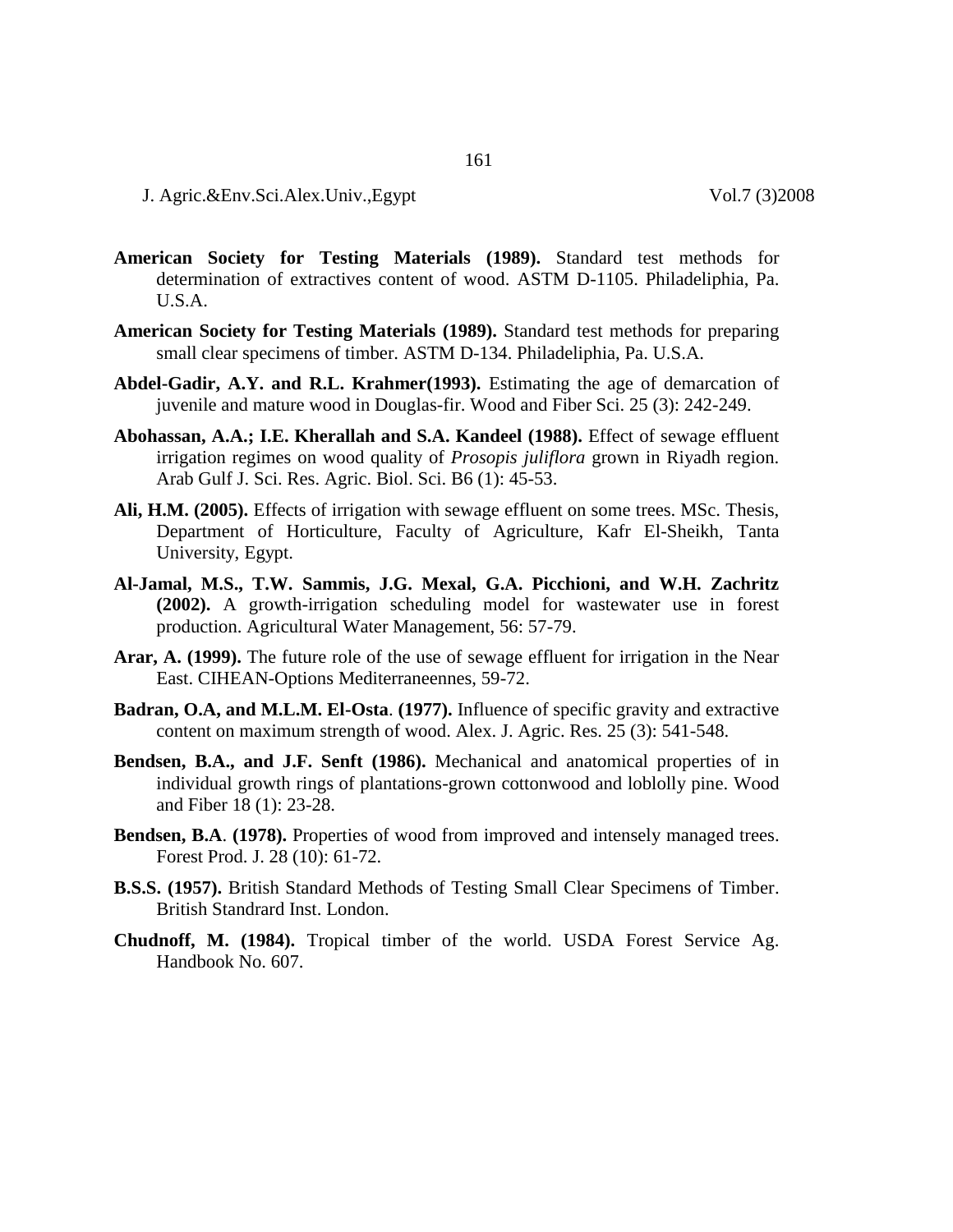- **Draper, N. and D. Smith (1967).** Applied regression analysis. New York, J. Wiley and Sons.
- **El-Nennah, M., T.El-Kobbia, A. Shehata, and I. El-Gamal (1982).** Effect of irrigation loamy sand soil by sewage effluents on its content of some nutrients and heavy metals. Plant and Soil 65: 289-292.
- **El-Osta, M.L.M. (1985).** Some strength properties of Juniper southwest Saudi Arabia. J. Coll. Agric., King Saud Univ., 7 (1): 103-112.
- **El-Osta, M.L.M., O.A. Badran, and E.M.A. Ajoung (1981).** Crushing strength of the three Sudanese tropical hardwoods in relation to specific gravity and lignin contents. Wood Science 13 (4): 225-232.
- **El**-**Sayed, G.R., M.A.M. Abdel-Aal and R.A. Nasser (2009).** Variations and relationships between chemical consitituents and mechanical properties of black polpar (*Populus nigra* L.) trees grown in two locations in Egypt. Egypt J. Appl. Sc., 24 (4A): 268-283.
- **Evans, J.W., J.F. Senft, and D.W. Green (2000).** Juvenile wood effect in red alder: Analysis of physical and mechanical data to delineate juvenile and mature wood zones. Forest Prod. J. 50 (7/8): 75-87.
- **Hassan, F.A. (1996).** Effect of sewage effluent irrigation on growth, specific gravity and fiber length of *Acacia saligna* and *Leucaena leucocephala* seedlings. J. Agric. Sci. Mansoura Univ., 21 (11): 4093-4099.
- **Hassan, F.A., R.A. Nasser, S.S. Hegazy and N.A.A. El-Sayed (2006).** Biomass performance, specific gravity and fiber length for three tree species irrigated with sewage effluent and the persistence and distribution of pollution indicator bacteria in soil. Proceedings of First International Conference on Strategy of Botanic Gardens, Bulletin of CAIM-Herbarium, Volume 7, May 10-12, 2006, Giza, Egypt.
- **Hassan, F,A., L.I.El-Juhany, A.A.El-Settawy, and M.S. Shehata (2003).** Effects of irrigation with sewage effluent on the growth and soil physical and chemical properties of some forest trees. The Proceeding of the Second Conference of Sustainable Agricultural Developments held at Al-Fayume Faculty of Agriculture, Cairo University 8-10 May, Fayoum, pp: 300-311.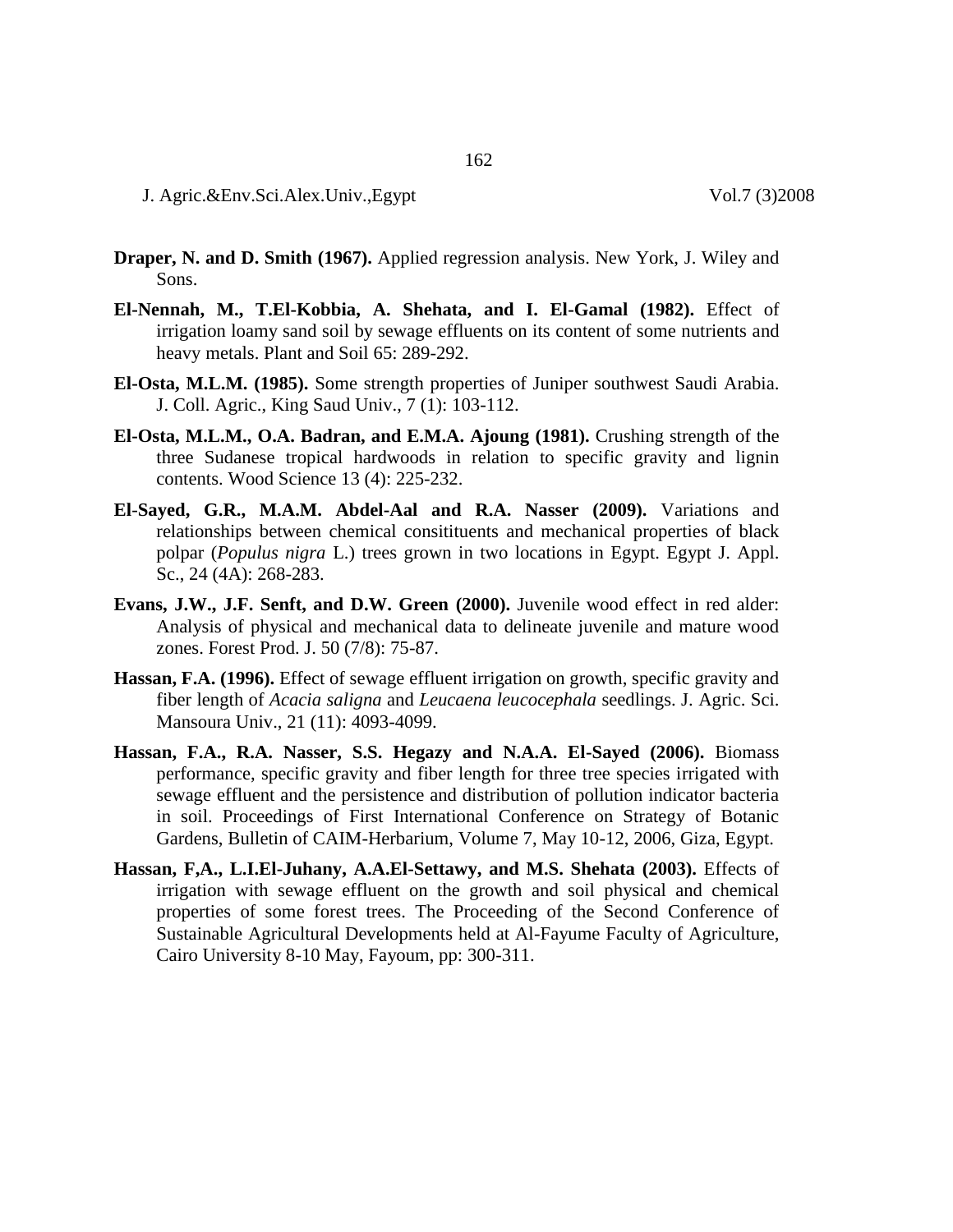- **Haygreen, J.G. and J.L. Bowyer (1982).** Forest Products and Wood Science. The IOWA State Uni. Press/Ames., pp. 495.
- **Hermandez, E.R. (2007).** Influence of accessory substances, wood density and interlocked grain on the compressive properties of hardwoods. Wood Sci. and Tech. 41 (2): 249-265.
- **Hopmans, P.**, **H.T.L. Stewart, D.W. Flinn and T.J. Man (1990).** Growth, biomass production and nutrient accumulation by seven tree species irrigated with municipal effluent at Wodonga, Australia. Forest Ecology and Management 30: 203-211.
- **Junior, G.B. and J.C. Moreschi (2003).** Physical-mechanical properties and chemical composition of *Pinus taeda* mature wood following a forest fire. Bioresource Technology 87 : 231-238.
- **Kanekar, P., M.S. Kumbhojkar, V.Ghate, S. Sarnaik and A. Kelkar (1993).** Evaluation of *Acacia nilotica* (L.) DEL. and *Casuarina equisetifolia* Forest for tolerance and growth on microbially treated dyestuff wastewater. Enviro. Pollution. 81: 47-50.
- **Kayad, G.R., M.H. Khamis and S.S. Hegazy (2005).** Effe**c**t of water quality on growth and wood properties of *Melia azedarach* L. trees grown in southwest Alexandria city. Egypt J. Appl. Sci., 20 (12), pp: 326-340.
- **Kerr, S.N., and W.E. Stopper (1982).** Utilization of municipal wastewater and sludge for forest biomass production on marginal and disturbed land. Pp. 75-87. Land reclamation and biomass production with municipal wastewater and sludge. 7 Ref. Pennsylvania State University, Pennsylvania, USA.
- **Kherallah, I. E.A. (1982).** Chemical constituents and pulping characteristics of normal and sewage irrigated *Eucalyptus camaldulensis* Dehn grown in Egypt. Ph.D. thesis, Faculty of Agric., Alex. Univ. 200 pp.
- **Korkut, S. and B. Guller (2008).** Physical and mechanical properties of European Hophornbeam (*Ostrya carpiniflolia* Scop.) wood. Bioresource Technology 99: 4780-4785.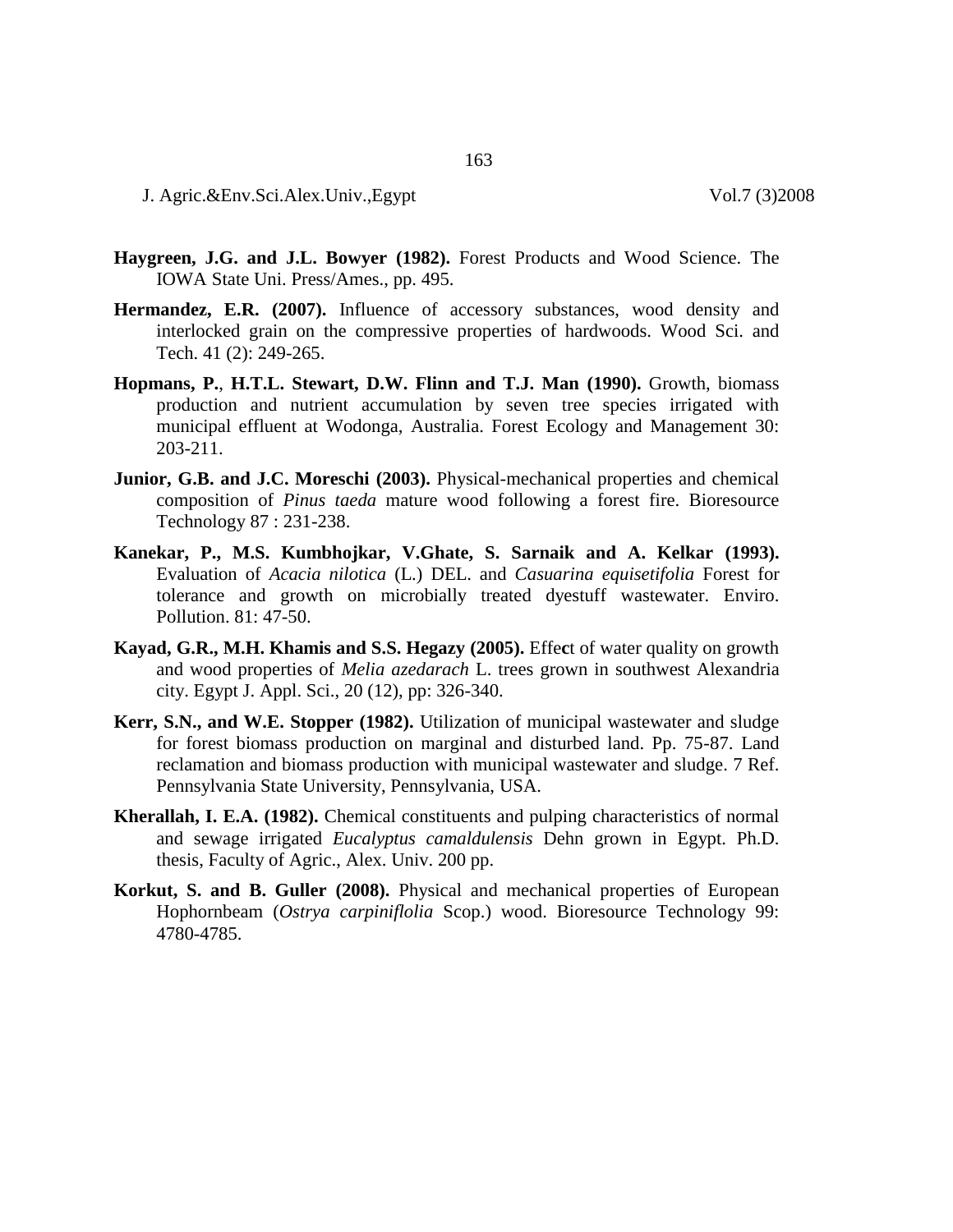- **McAlister, R.H. and A. Clark (1992).** Shrinkage of juvenile and mature wood of loblolly pine from three locations. Forest Prod. J. 42 (7/8): 25-28.
- **Nikitin, V.M**. **(1960).** 'Himia drevesini I telliuloze', Goslesbumiz\_dat, M\_L. Pg 233, Chimia Lemnului SI A Celluloze I Vol I si II, 1973.
- **NREL (1994).** Standard method for ash in biomass. CAT Task Laboratory Analytical Procedure #005.
- **Panshin, A.J. and C. De Zeeuw**  $(1980)$ **.** Textbook of wood technology,  $4<sup>th</sup>$  ed. McGraw-Hill Book Co., New York, 722pp.
- **Panshin, A.J. and C. De Zeeuw (1980).** Textbook of Wood Technology. McGraw-Hill Series in Forest Resources, USA, ISBN:
- **Pometti, C.L., B. Pizzo, M. Brunetti, N. Macchioni, M. Ewens and B.O. Saidman (2009).** Argentinean native wood species: Physical and mechanical characterization of some *Prosopis* species and *Acacia aroma* (Leguminosae: Mimosoideae). Bioresource Technology 100: 1999-2004.
- **Ralph, E. H., and D. R. Black (1998).** Sustainable production of short rotation forest biomass crops using aqueous waste management systems. Biomass and Bioenergy, 15 (1): 75-81.
- **Roos, K.D., J.E. Shottafer, and R.K. Shepard (1990).** The relationship between selected mechanical properties and age in quaking aspen. Forest Prod. J. 40 (7/8): 54-56.
- **Rozmarin, G. and C. Simionescu (1973).** Determining hemicellulose conten. Wood Chemistry and Cellulose (Romanian) 2: 392.
- **Schniewind, A**.**P., and B. Gammon (1986).** Strength and related properties of bishop pine II. Properties of juvenile wood from young stems of various provenances. Wood and Fiber Sci. 18 (3): 361-368.
- **Selim, M.M. (2006).** Agronomic and economic benefits of reuse secondary treated wastewater in irrigation under arid and semi-arid region. The 2<sup>nd</sup> International Conference on Water Resources and Arid Environment, King Saud University, Riyadh, Kingdom of Saudi Arabia, 26-29 November, 2006.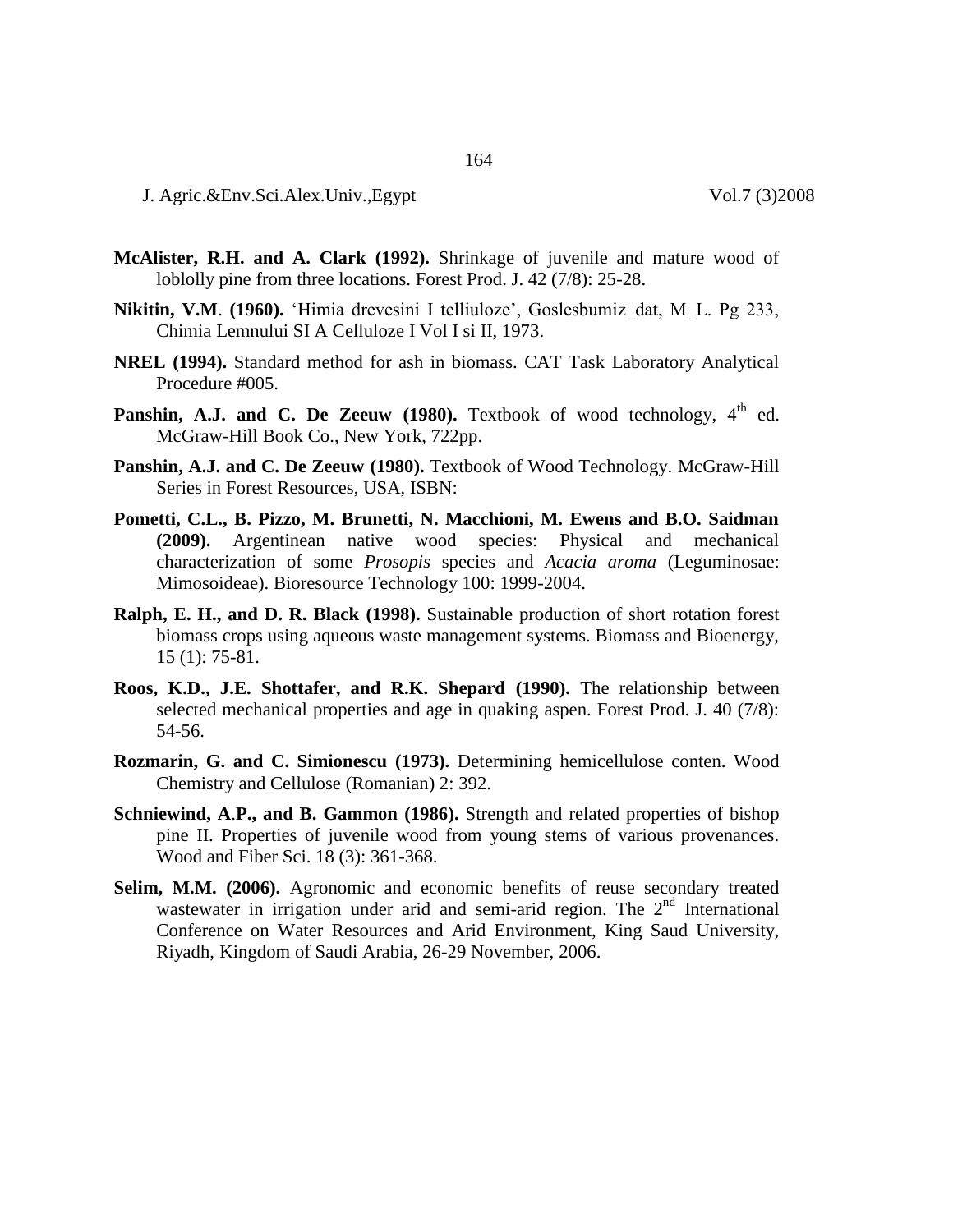- **Snedecor, G.W., and W.G. Cochran (1967).** Statistical methods. 6<sup>th</sup> ed. Iowa Univ. Press, 593 pp.
- **Szopa, P.S., L.C. Tennyson, and E.A. McGinnes (1977).** A note on effects of sewage effluent irrigation on specific gravity and growth rate of white and red oaks. Wood and Fiber 8 (4): 253-256.
- **Tsoumis, G. (1999).** Science and technology of wood-structure. Properties, and utilization. Chapman and Hall, New York.